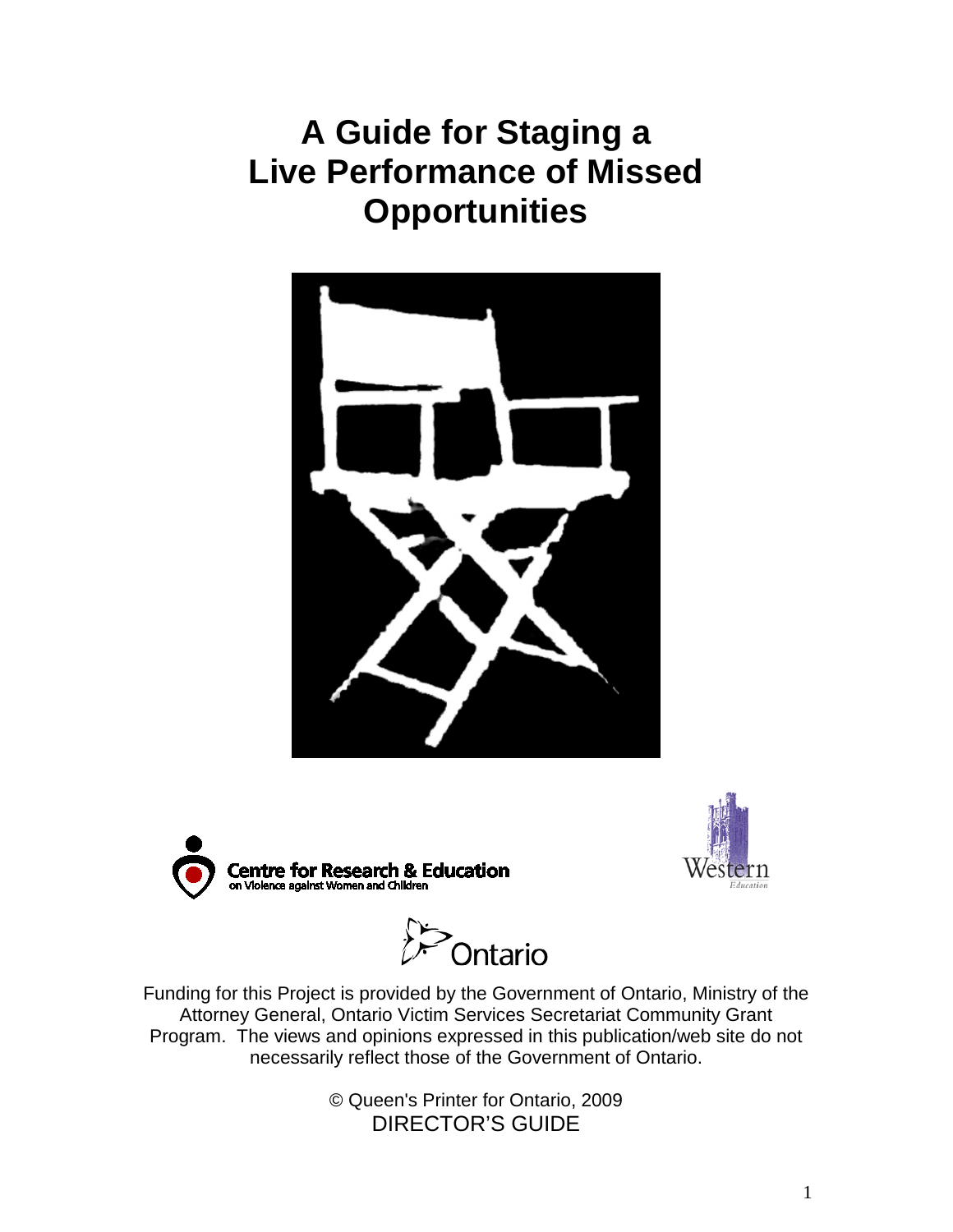# MISSED OPPORTUNITIES

# **INTRODUCTION**

This Director's Guide has been written for community leaders and directors who want to stage the play *Missed Opportunities*. The play was written by London teacher and director, Toni Wilson, as a forum theatre production designed to actively engage audiences in the issue of domestic violence, specifically woman abuse. Funded by the Ontario Victim Services Secretariat, the play was performed in a series of workshops for business and community leaders in the London area during the fall of 2007. The response to the play was overwhelmingly positive and demonstrated clearly that theatre is an excellent forum to engage audiences in community-based dialogues.

Augusto Boal is the founder of Forum Theatre, also known as Theatre of the Oppressed. Boal, a Brazilian theatre director, writer and politician, used theatre to confront oppression in various forms. His belief that theatre enables us to create rather than wait for the future has inspired people all over the world. Boalian audiences do not sit passive in a darkened theatre but rather are encouraged to become part of the actor's struggle. With the help of "the Joker" (Facilitator), the audience confronts different forms of oppression that make up the human experience. Boal (who died in May 2009) was inspired by internationally renowned educator Paulo Friere and his groundbreaking work on oppression.

In the spirit of Boal's vision, *Missed Opportunities* is a Forum Theatre production. The play is filled with inappropriate language and behaviour and ongoing moments of abuse – verbal, psychological and physical. There are many opportunities for the bystanders and the witnesses to step in and say or do something that could alter the world in which they and the victim live.

# **CAST OF CHARACTERS**

**Sam:** is the angry male character who is behaving abusively toward his family. He deflects blame and justifies his actions.

**Dianne:** is the female victim trapped in a violent relationship that is escalating out of control. She deflects concern and tries to hide her situation.

**Hannah:** is the daughter of Sam and Dianne. She is afraid of what is happening with her father and is concerned for the safety of her mother.

**Dean:** is Sam's friend but also a teacher who has an obligation to do the right thing. He is Adam's father and Susan's husband.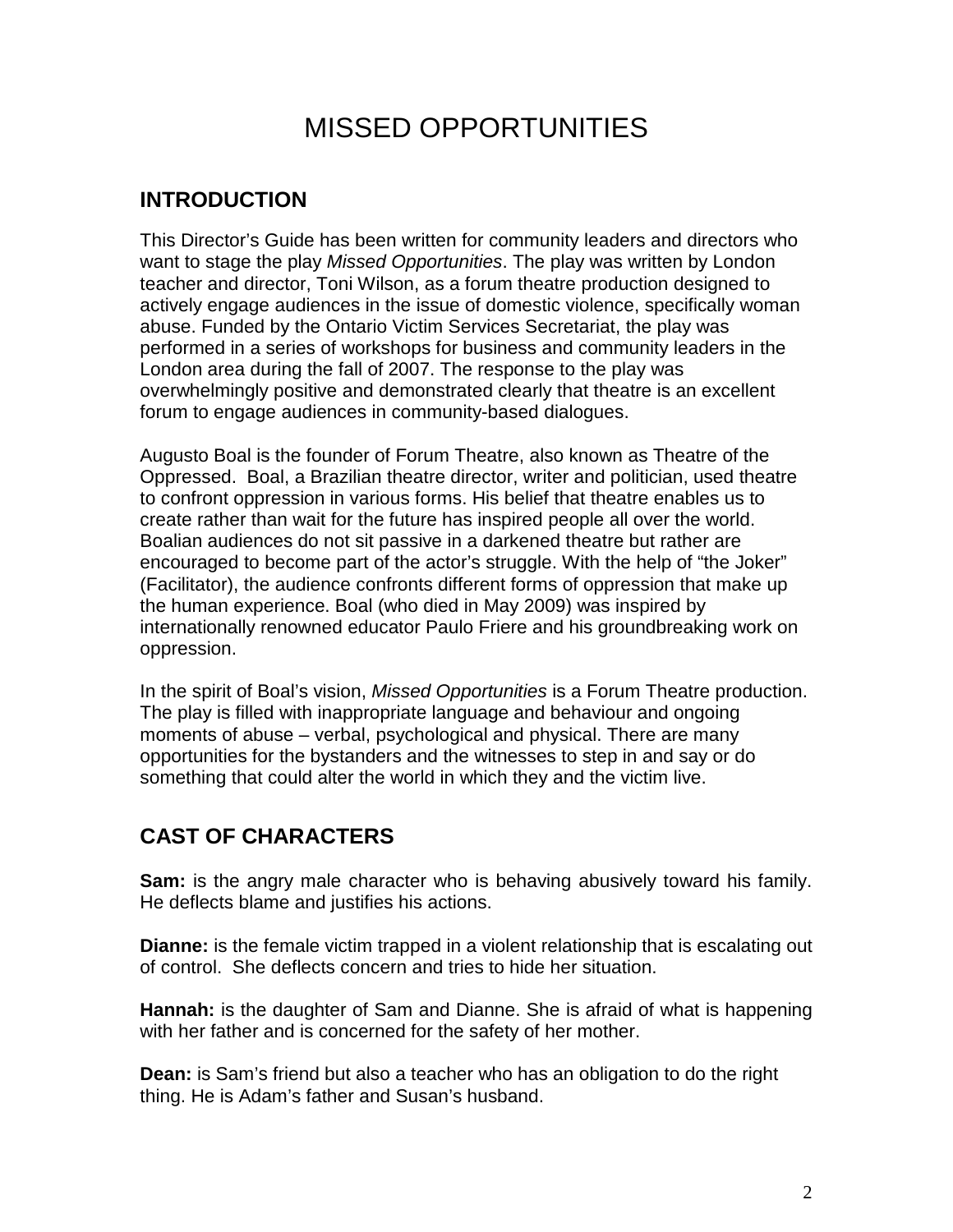**Susan:** is Dianne's friend. She is aware that there is something wrong in Dianne's life but does not know how to address it.

**Adam:** is Hannah's boyfriend. He is worried about her and really wants to help but he is bound by keeping Hannah's secret.

**Roy:** is Sam's friend and Dianne's boss. He is concerned about Dianne and Sam but doesn't believe he can make a difference.

**Reverend Hanley:** is a family friend and minister. He has a professional and personal obligation to try to help.

## **FORUM THEATRE**

The audience will see the play twice. The first time, the entire play will be presented. Before beginning, ask the audience to watch for the warning signs of abuse and think of things they could do to make a positive difference.

The second presentation of the play will happen scene by scene. Direct the audience to stop the play when he or she sees opportunities to change the story. They will be invited on stage to role play the moment followed by brief discussion of the particular intervention. (See Facilitator's Section)

### **Director's Assistant, Responsibilities:**

- Compiles the music CD and takes care of the sound cues during the performance
- Ensures that there is a black backdrop placed on the stage approximately 15' back from the edge of the stage which the actors can all gather behind during the performance along with props and set pieces
- Gathers all of the set pieces and props and makes sure that they are properly placed and used at rehearsal and at performance
- Checks that the costumes are appropriate to the characters and that all pieces are used at rehearsal and at performance
- Listens carefully that the lines are delivered correctly
- Checks that there is a wireless microphone for the facilitator/joker to use during the performance.

## **GETTING STARTED**

- Read the play carefully.
- It is important to cast the play well so that the characters are believable. The actors need to be passionate about the issues in the play. The characters of Sam and Dianne are critical to the success of the play. The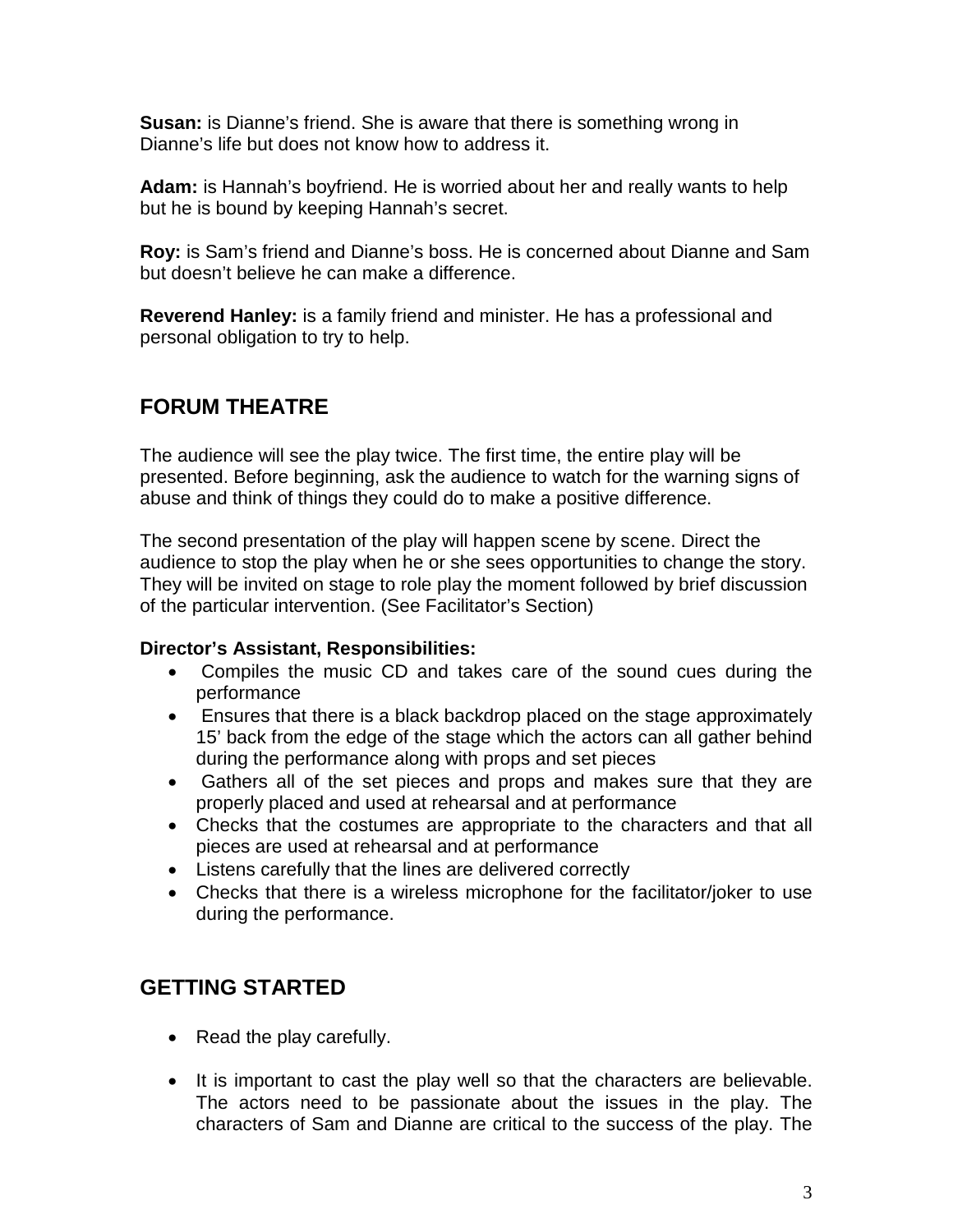actor who plays the role of Sam must be a convincing, strong male personality who commands attention through size, looks, sexuality. The actor who plays the role of Dianne must be a convincing, sympathetic female personality who moves between despair and defensiveness through her physical and emotional presence.

• To facilitate the rehearsal process, have the actors arrive with the lines learned.

# **REHEARSALS**

- Rehearsal #1 introduction / warm up / blocking of scenes
- Rehearsal #2 final blocking of scenes
- Rehearsal #3 Characterization
- Rehearsal #4 Characterization
- Rehearsal #5 Music / tableaux / opening lines / transitions
- Rehearsal #6 Full run through of the play
- Rehearsal #7 Interventions

#### **Rehearsal #1**

- Invite participants to sit in a circle
- Introduce yourself and the participants as well as the forum theatre project
- Engage actors through the use of a few warm up activities:
	- Sample warm ups:
	- Sit in a circle say your name and one reason you are interested in this project. (introduction)
	- Walk around the room and when the director says "face to face" turn and face the closest actor, introduce yourself and then as instructed, touch similar body parts i.e. one hand to one shoulder, knee to elbow, thumb to forehead etc. –
	- Continue walking around the room and when the director says "face to face" turn and face the closest actor, introduce yourself and then as instructed, talk about where you grew up or, a favourite holiday or, someone who has influenced you etc. – continue the activity for several minutes.
- Next, sit in a circle and read the play through with the actors as a group discuss the play, the characters, clarify language etc.
- Walk through the play scene by scene determining entrances, exits, movement etc. using scripts and writing notes in pencil in the script

#### **Rehearsal #2**

• Sit in a circle / warm up (see sample warm ups on page x)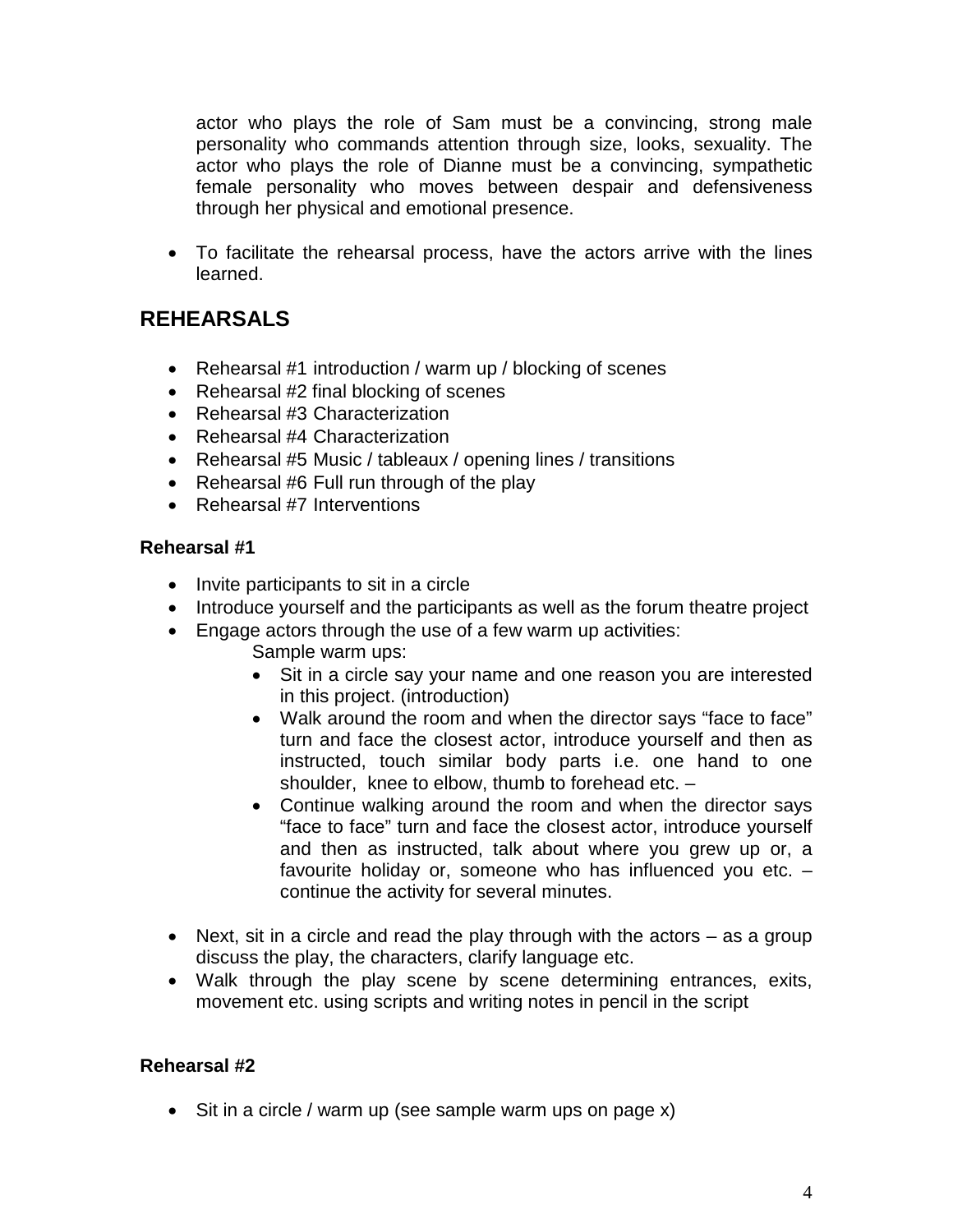- Walk through the play scene by scene finalizing entrances, exits, movement etc. with scripts
- Go through the play scene by scene without scripts

#### **Rehearsal #3**

- Sit in a circle / warm up
- Go through the play scene by scene several times without scripts focusing on characterization (line delivery, timing, conviction, consistency, emotion, the actor's relationship to every other character in the piece…….)

#### **Rehearsal #4**

- Sit in a circle / warm up
- Go through the play scene by scene several times without scripts focusing on characterization (line delivery, timing, conviction, consistence, emotion, your relationship to every other character in the piece)

#### **Rehearsal #5**

- Sit in a circle / warm up
- Introduce music/tableaux/opening lines
- Determine and perfect transitions with set pieces and props

#### **Rehearsal #6**

• Full run of the play several times with music, props, set pieces…so that everyone is confident for performance

#### **Rehearsal #7**

- Interventions occur the second time the play is seen by the audience. Audience members are encouraged to stop the play whenever they see opportunities to intervene. When someone from the audience comes on stage and to try their idea for intervention, the actors need to stay in character to test the merit of the intervention.
- The actors need to prepare for these interventions during rehearsal anticipate the points at which you think someone may intervene and discuss with the cast possible lines people will say or actions people will take and then take turns role playing the intervention moments.

# **Staging**

MUSIC is critical to the emotional success of the play – use appropriate, current music at the beginning of the play and for each transition – there is no music at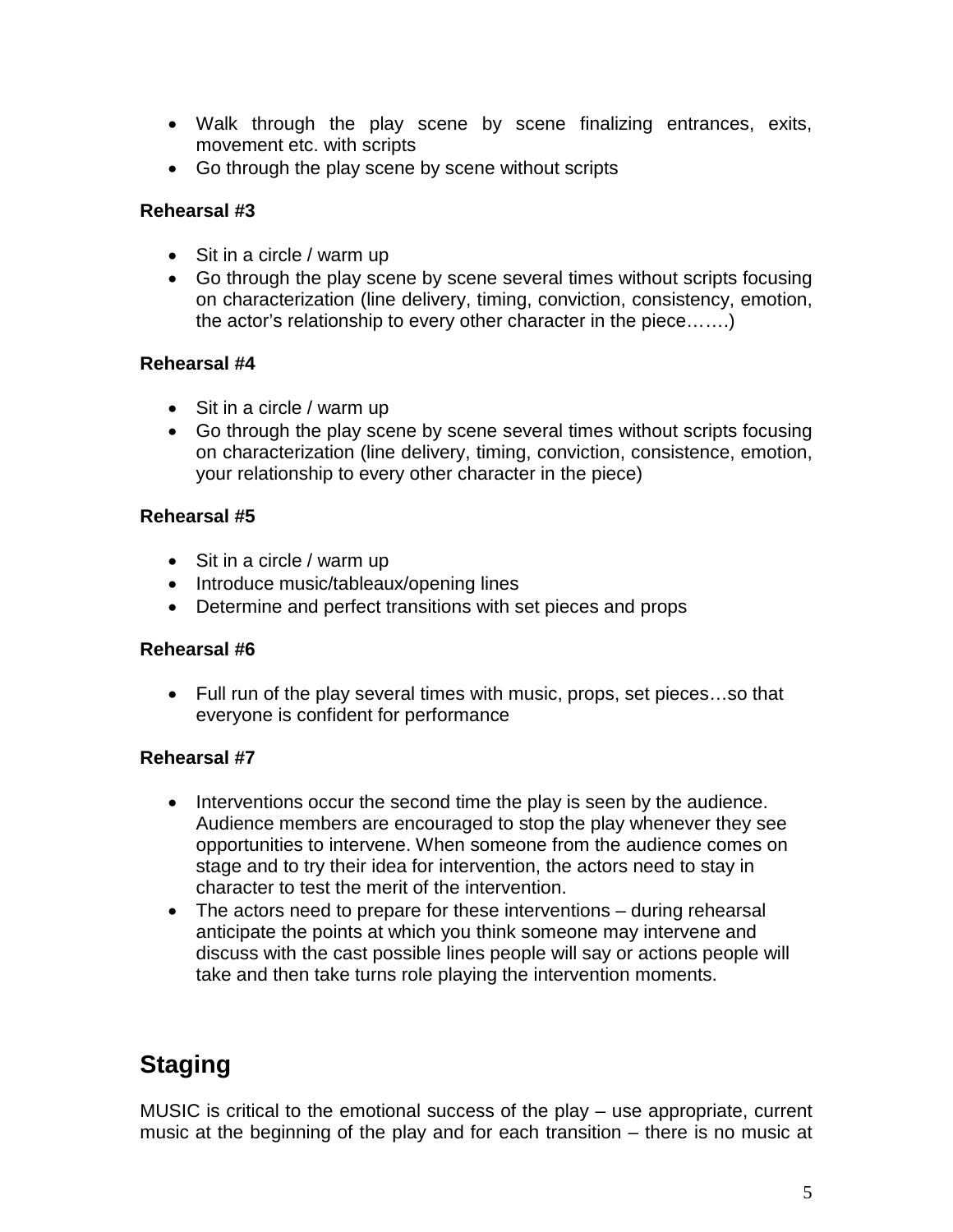the after the final scene because the play ends at the moment of crisis and all of the actors freeze and individually state their thought at that moment in time.

The first song sets the stage for the play – during the song the actors are lined up behind the curtain and as the song begins they come out from behind the curtain on both sides of the stage and line up facing backwards – as the song plays the actors create a series of 6-8 tableaux which tell the story – during the last tableau the music fades, the actors move to the front of the stage and one by one from stage right to stage left they convincingly state one phrase that best captures their situation.

The phrases they choose are a mix of painful, shocked, offensive and angry statements, all directed at the audience. Each actor says his or her line, one at a time. Next the actors repeat their lines in unison building to a crescendo that is followed by a few moments of silence as the actors stare at the audience in a moment of truth. They then turn and take their places behind the curtain ready to begin the play.

## **TRANSITIONS**

Transitions must be precisely planned – determine which set pieces and props are essential to the success of the scene and use only a few – determine who will place the pieces and who will take the pieces off and rehearse this so that everything is slick and smooth.

## **INTERVENTIONS**

#### **Scene One: At the Grocery Store**

Reverend and Dianne

- The Reverend has opportunity to support Dianne affirm/ask/assess/act
- Dianne is unwilling to say very much because she is afraid of the repercussions and does not feel safe

Susan and Dianne

- Susan needs to assure Dianne that she is concerned about her and that she is there for support
- Dianne listens and may reveal that she is having difficulty or she may say that she will consider what Susan has said and talk to her later

#### **Scene Two: At Home**

There are no possible interventions in this scene because the victims, Dianne and Hannah need support – victims cannot effectively challenge oppressors and Sam is a dangerous character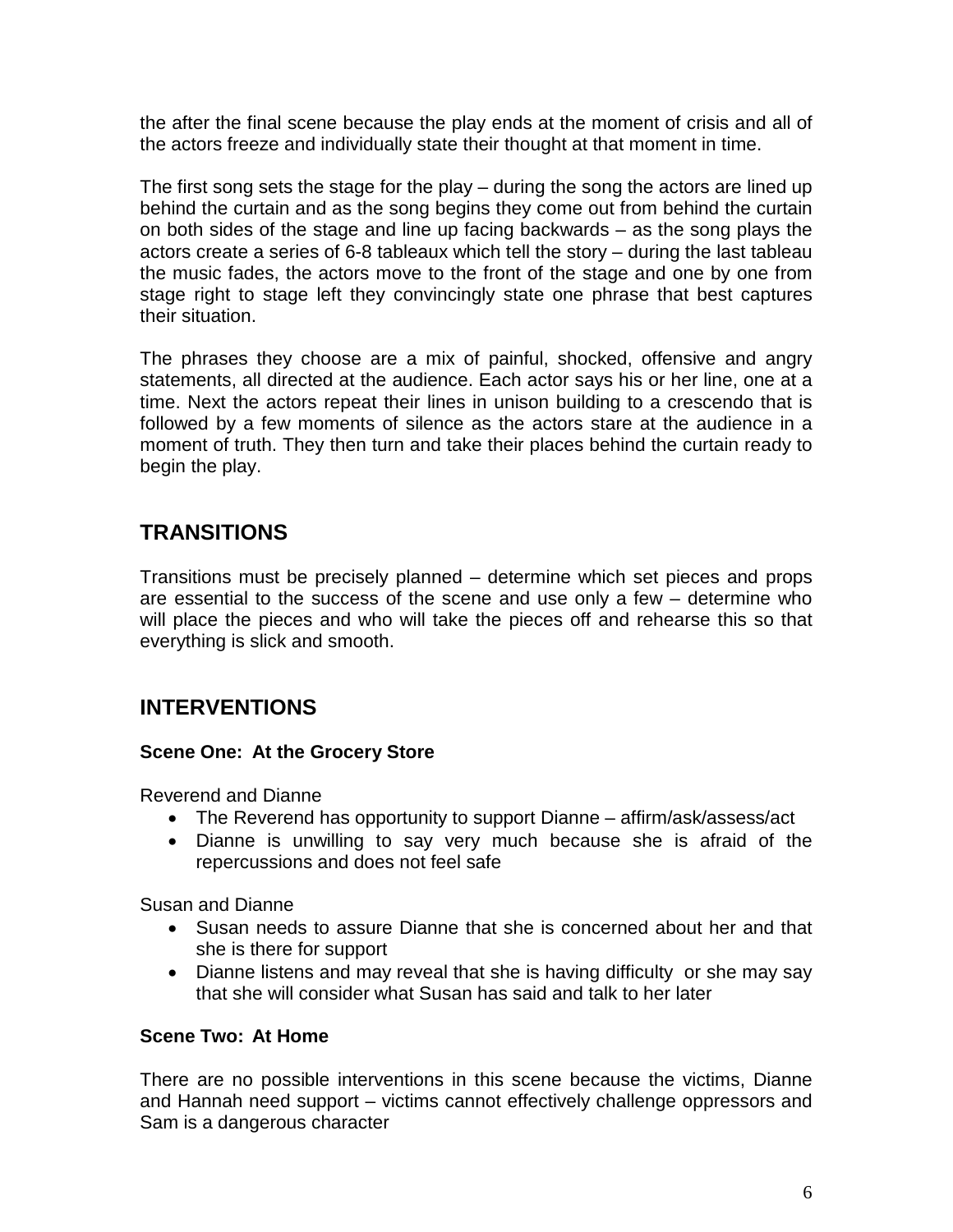### **Scene Three: At Work**

Roy and Dianne

• Roy needs to tell Dianne that he has noticed her hand, assess the situation and offer support – he needs to cautiously ask questions, affirm her feelings and tell her that he is there for her anytime – call me if you need me – suggest counseling or talking to a trusted friend

#### **Scene Four At School**

Adam and Hannah

• Adam wants to support his girlfriend – he needs to listen and affirm her feelings - he needs to ask good questions, assess her safety and tell her that he will talk to someone for advice and go with her to his parents or to a guidance counselor or a trusted adult to get help

Dean and Adam

• Dean is an adult, a parent and a teacher – he needs to support his son effectively - he needs to offer help for Hannah by suggesting that she go with Adam and see her guidance counselor – he needs to tell both Adam and Hannah that he is there for them and that he will go for advice as to how to effectively deal with his friend Sam

#### **Scene Five Golfing**

Roy, Dean and Sam

• Dean wants to tell Roy and Sam that he does not appreciate their sexist humour – Dean also wants to address Sam's criticism of Adam (a fag who goes to plays and doesn't play football)

Roy and Dean talk about Sam

- They talk about what they can do to help their friend
- They could plan to meet with Sam as friends and talk carefully about what they have noticed without judgment (Sam lost his promotion, he seems angry, he puts women down, he is sexist and homophobic, he reacts negatively very quickly…)
- because Hannah has told Adam about the abuse, Roy and Dean cannot ignore this knowledge and need to talk to someone for advice so that they can support Dianne and Hannah.

#### **Scene Six: At the Barbecue**

Adam and Hannah

• Adam needs to listen to Hannah's concerns and offer support

Susan and Dianne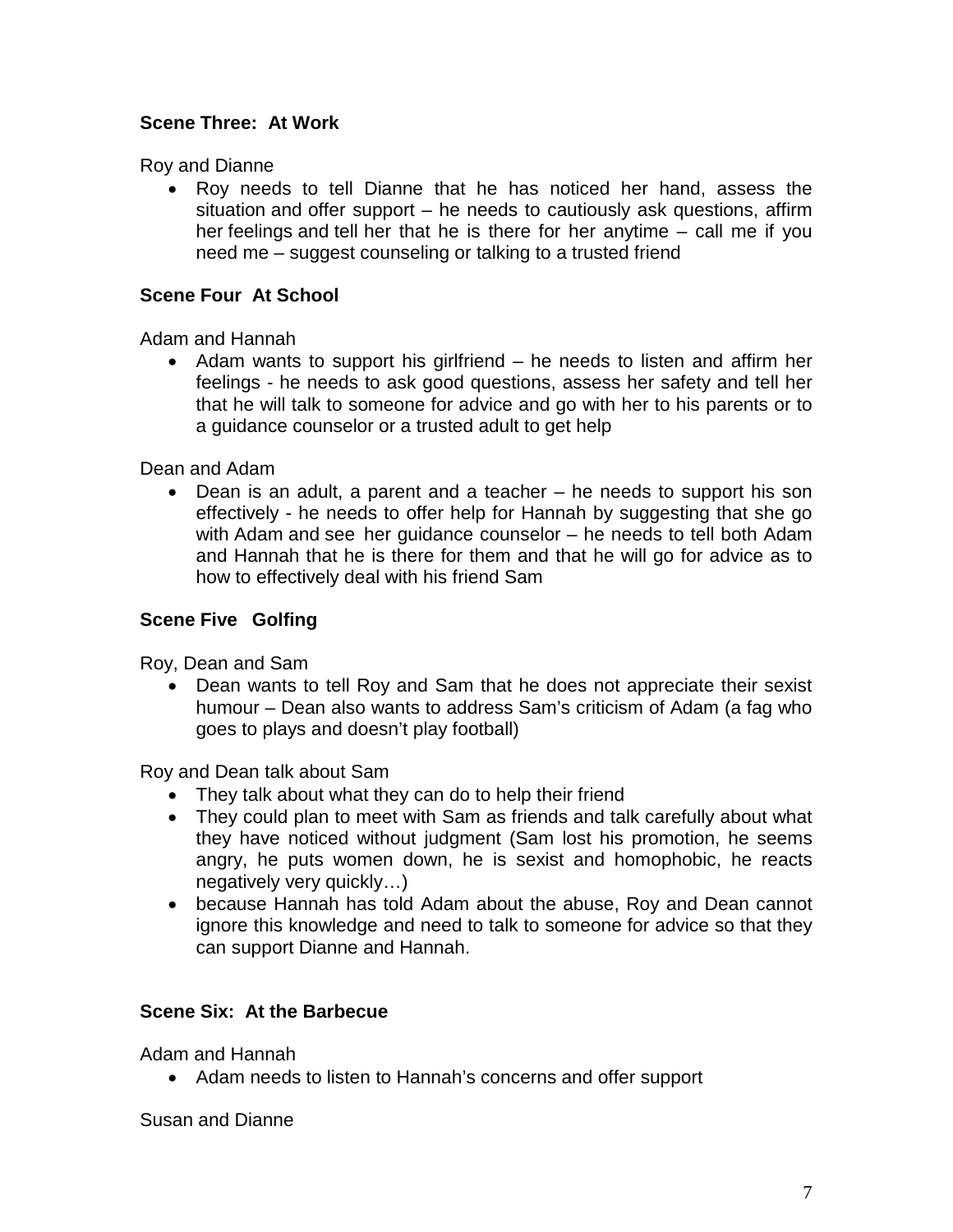• Susan needs to talk to Dianne and tell her that what she sees in Dianne and Sam's relationship is not okay and suggest that they go together to talk to someone and get help

Hannah and Dianne

• Hannah needs to tell her mother that she is worried about her and that she is afraid for their safety – she needs to try to convince her mother that they need help

Dean, Roy, Reverend, and Sam

• the men need to step in early in the scene before Sam loses control and take him away from the main action just to talk and listen and through doing this offer support – Sam will continue to deny or simply accept a grain of truth, deflect or project blame, minimize his actions with strong evidence, and justify his behaviour - we need to think carefully as to how we truly support victims and effectively and carefully challenge the cover up of the abuser/oppressor.

# **FACILITATOR'S GUIDE**

#### *Missed Opportunities* **The Role of the Facilitator/Joker**

- The role of the facilitator/joker in Forum Theatre is to help audience members try out their ideas for intervention. Interventions need to be realistic and short. The actors stay in role to help the audience see the impact of their approach and ideas.
- Be sure to perform the play with the house lights on. It is important to create intimacy between the audience and the performers. The audience should not be too large. (no more than 100 people)
- Before the play begins, the facilitator/joker introduces the play with a clear explanation of what is to come.

Below is the information and introduction that Toni uses as the Joker:

*"Missed Opportunities* is filled with inappropriate language and behaviour as well as verbal, psychological and physical abuse. There are many missed opportunities for the bystanders and witnesses to step in and say or do something which would alter the world in which the victim lives.

You will see the play twice. The first time you see the play, think of something you could do or say to make a positive difference. Pay attention to the obvious moments as well as the subtle moments. It is important that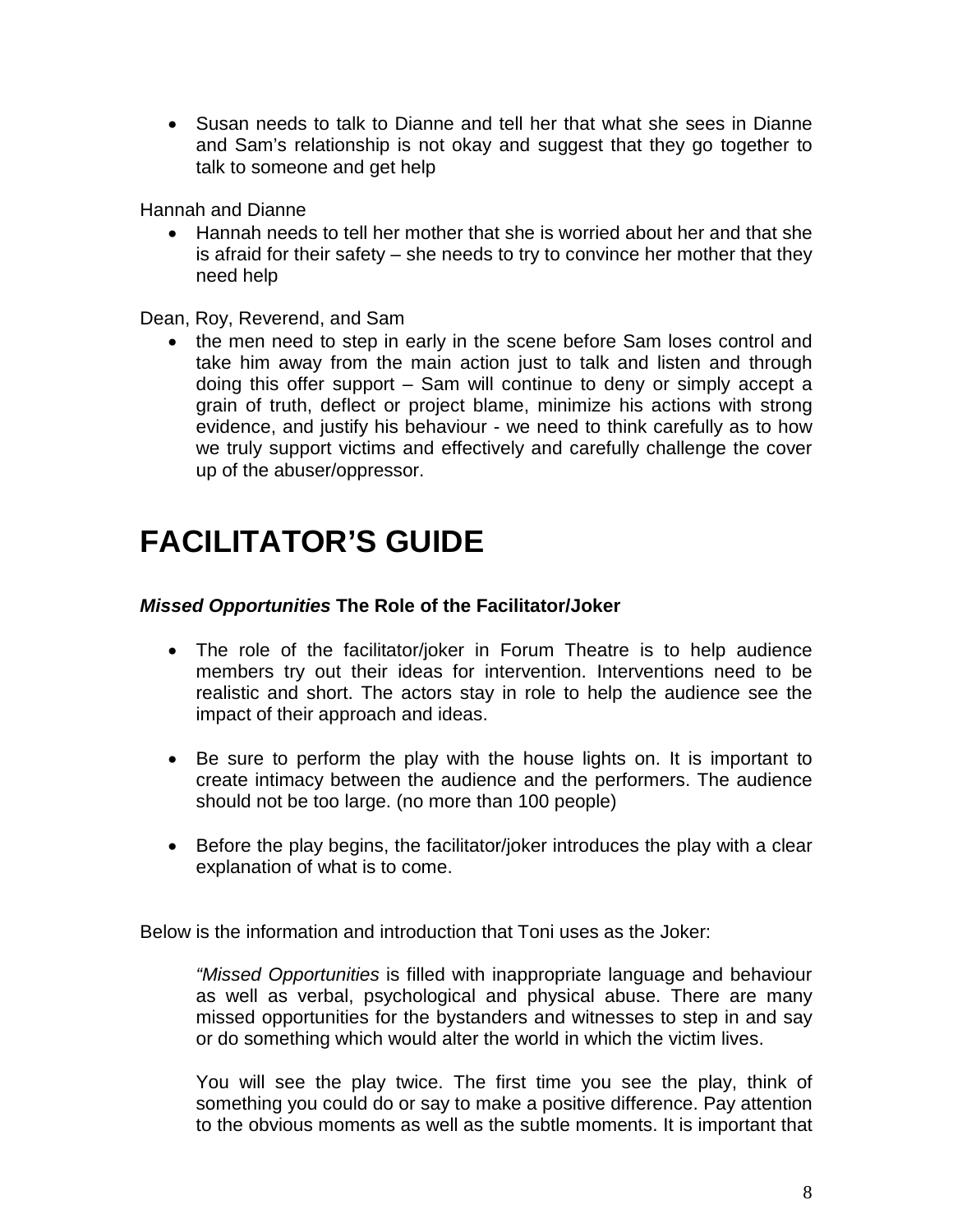you de-escalate situations, that you refrain from judgment and that you talk honestly about how you feel and what you want. It is important to ask for support from others particularly when dealing with the oppressive male character in the play.

Always affirm what someone tells you, ask for information, assess the situation in terms of safety and support and then act appropriately. Remind people that you are there for them if they need you. The second time you see the play, I will ask you to raise your hand and stop the play, join me on stage and role play a moment. My actors will help you initially with a few lines and then you will take it from there. I will coach you and when you are finished the role play we will talk about the experience.

This is my challenge to you: if you let moments go by you are actually condoning the behaviour you see. You are saying that it's okay and we all know that it is not okay. Also, it's the little things that make a difference. We must decide to say something early rather than let things pass up by so that the victims' lives don't end up in tragedy. The play is called *Missed Opportunities.*"

*Note: Tell the audience that the play is difficult to experience and let them know who the professionals are and where they can be accessed if they need support following the experience.* 

*As soon as the play ends in tableaux, the facilitator/joker arrives on the stage to talk to the audience. Have the actors stand in a line upstage. The facilitator/joker will introduce the characters and explain to the audience:*

"This is the world we have created for you; I will now introduce the characters:

Sam: is the oppressive angry male character who cannot see clearly and continually justifies his actions. He deflects blame and minimizes his abusive behaviour.

Dianne: is the female victim who feels worthless and helpless and desperately needs the support of others.

Hannah: is the female witness to abuse who is afraid of her father and concerned for the safety of her mother.

Dean: is Sam's friend but also a teacher who has an obligation to do the right thing but is not as effective as he could be.

Susan: is Dianne's friend. She is aware that there is something wrong with her friend but does not give enough support or advice.

Adam: is Hannah's boyfriend who is worried about her but does not know what to do and needs more effective support from his father.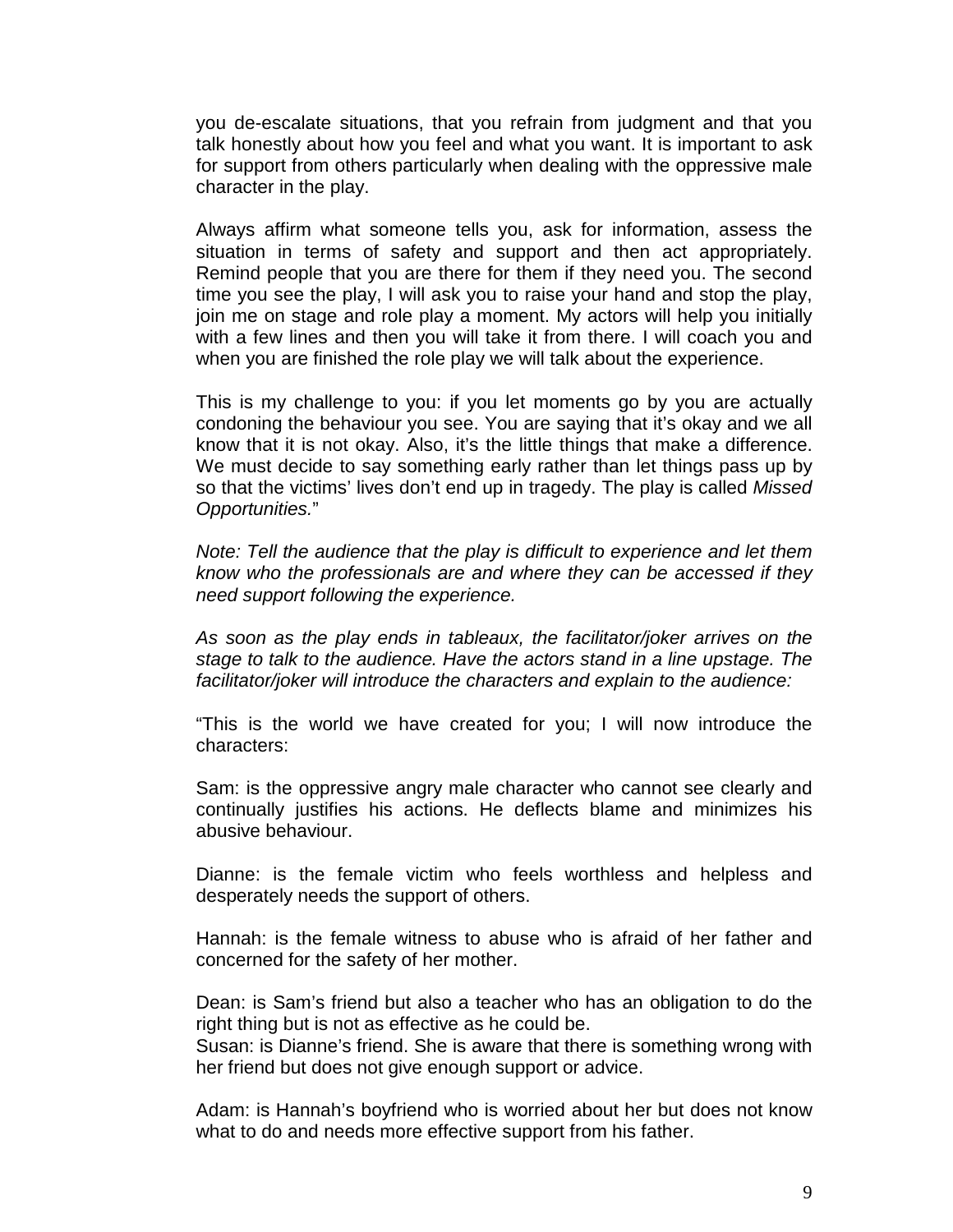Roy: is Sam's friend and Dianne's boss. He encourages Sam's inappropriate humour and tries to speak to Dianne supportively but the bottom line is that he wants to stay out of other people's business.

Reverend Hanley: is a family friend but misses the opportunity to really help Dianne.

Before we see the play again from the beginning, I will explain the rules of forum theatre:

- 1. As a spectator, watch for moments where the story could be changed to create a different outcome. Put your hand up and say stop when you see something inappropriate or see the opportunity for change. You may play both male or female roles. Be yourself. We are interested in your positive idea.
- 2. Do not bring magic into the play. Do not add anything to the story. Maintain the relationships that have been presented. e.g. Yes, it is true that Dianne loves Sam. It would be unrealistic for her to walk out the door and leave him just like that.
- 3. You cannot take out the oppressive male character in the play, Sam. The reason for that is simple. In real life these difficult characters do not magically disappear. They are there again each and every day. They are at work, at school, at home…….We need to practice strategies to use in these difficult situations.
- 4. I caution you not to play the role of Dianne or Hannah in scene 2 when Sam/Dad is extremely confrontational. It is too late for Dianne and Hannah to change the situation at that point. They need help!
- 5. Before we begin let's play a game called Circles and Squares. With me, please make a circle in the air with your right hand. Very good. Now, please stop and make a square with your left hand. Very good. Lastly, please stop and now at the same time, make a circle with your right hand and a square with your left hand. Enjoy the moment and comment on the excellence of the audience. This activity has two objectives: one is to engage the audience in preparation for the interaction to follow; secondly it is to make a point. We need to practice what we do and with practice we will always get better. Just as we practice sports or music, we need to practice strategies to use in abusive situations. Our hope is that you take these ideas and strategies with you and use them in your real lives and in so doing help and support victims and make a positive difference in the world.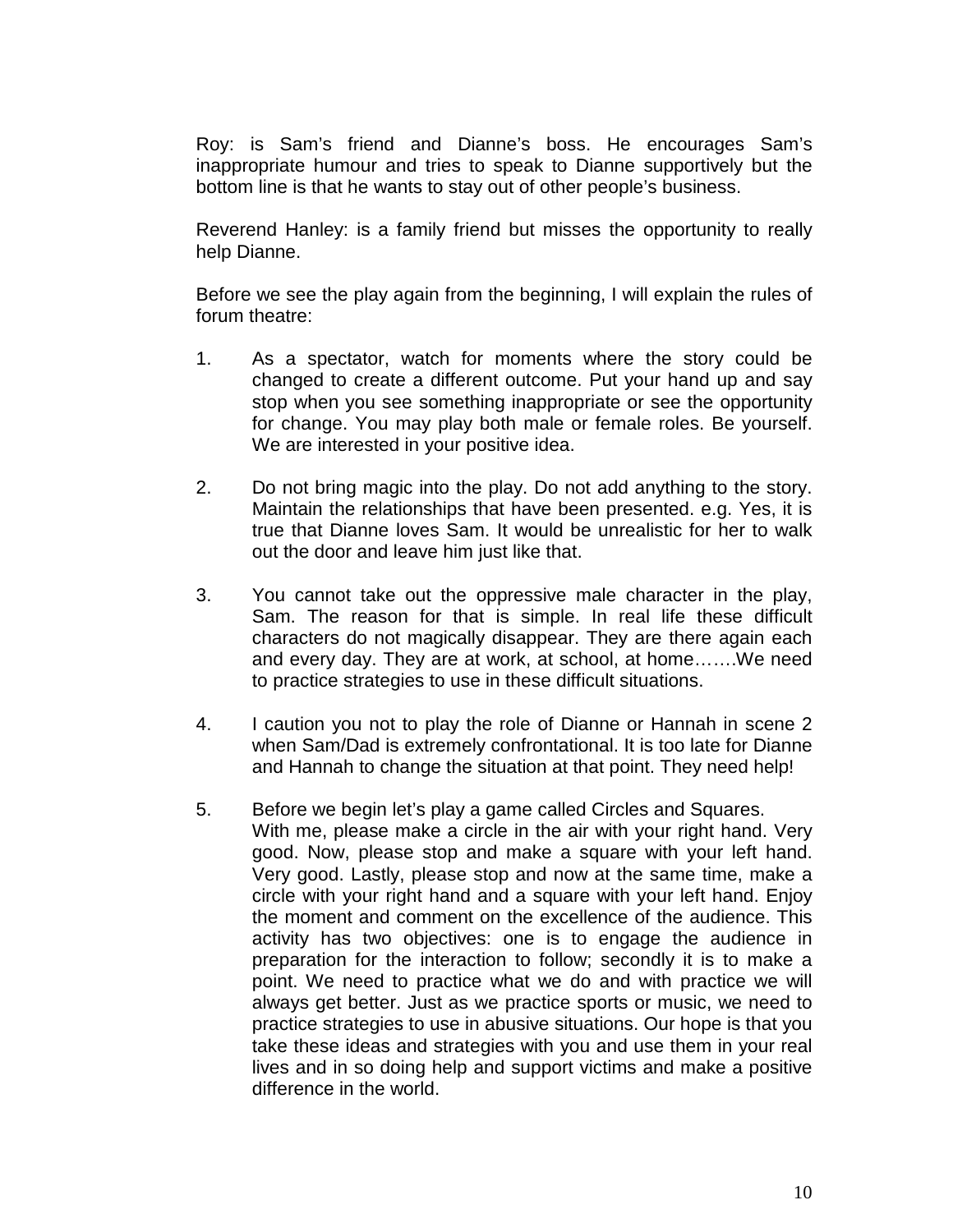Let's begin – we will struggle together and hopefully learn something at the same time."

Now the play will commence from the beginning:

The facilitator/joker knows where the audience will probably want to stop the play. He/She should encourage the audience to raise a hand and stop the play. If the audience does not stop the play early on, it is important that the facilitator/joker stop the play for them. At this point, he/she needs to talk to the audience, ask them perhaps to share a possible idea or strategy with the person beside them (Think, Pair, Share) and then encourage one person to venture on stage and role play the moment followed by dialogue.

The facilitator/joker should not tell the audience member what to say or do but whisper a few considerations to the participant as he or she proceeds in the moment. Remember just how difficult and emotional it is to be on stage in front of an audience trying desperately to effectively affect positive change. Be understanding; be supportive; make the moment as comfortable as possible. Do not be afraid to jump in and ask the actor to stop pushing and let the intervenor speak.

The actors have been trained to push back so that the moment is as realistic as possible. The struggle between the actor and the intervener is central to skill building and finding solutions. Do not be afraid to ask the intervener questions to encourage further ideas. When the intervention is complete, ask the intervener what he/she was hoping for? Ask if he/she felt the idea worked? You may ask the actor how he/she felt the intervention affected him/her. Always thank the intervener and then move on with the play.

It is not necessary to replay every part of the play. It is a good idea to begin again at a point in the play that leads to the next probable intervention moment. Be sure not to let the actors coach the audience members. It is the responsibility of the facilitator/joker to carefully and respectfully manage not only the audience but the actors as well. It is absolutely critical that the integrity and dignity of each person who is part of the forum experience is maintained by the sensitivity and professionalism of the facilitator/joker.

At the end of the forum experience be sure to thank everyone for their commitment and conscientious participation in the process and leave everyone with words of encouragement for the future. Remind the audience that there are professionals to talk to should anyone feel the need for further support after the event.

The play is approximately 15 minutes long and the following interventions usually take approximately 45 - 60 minutes.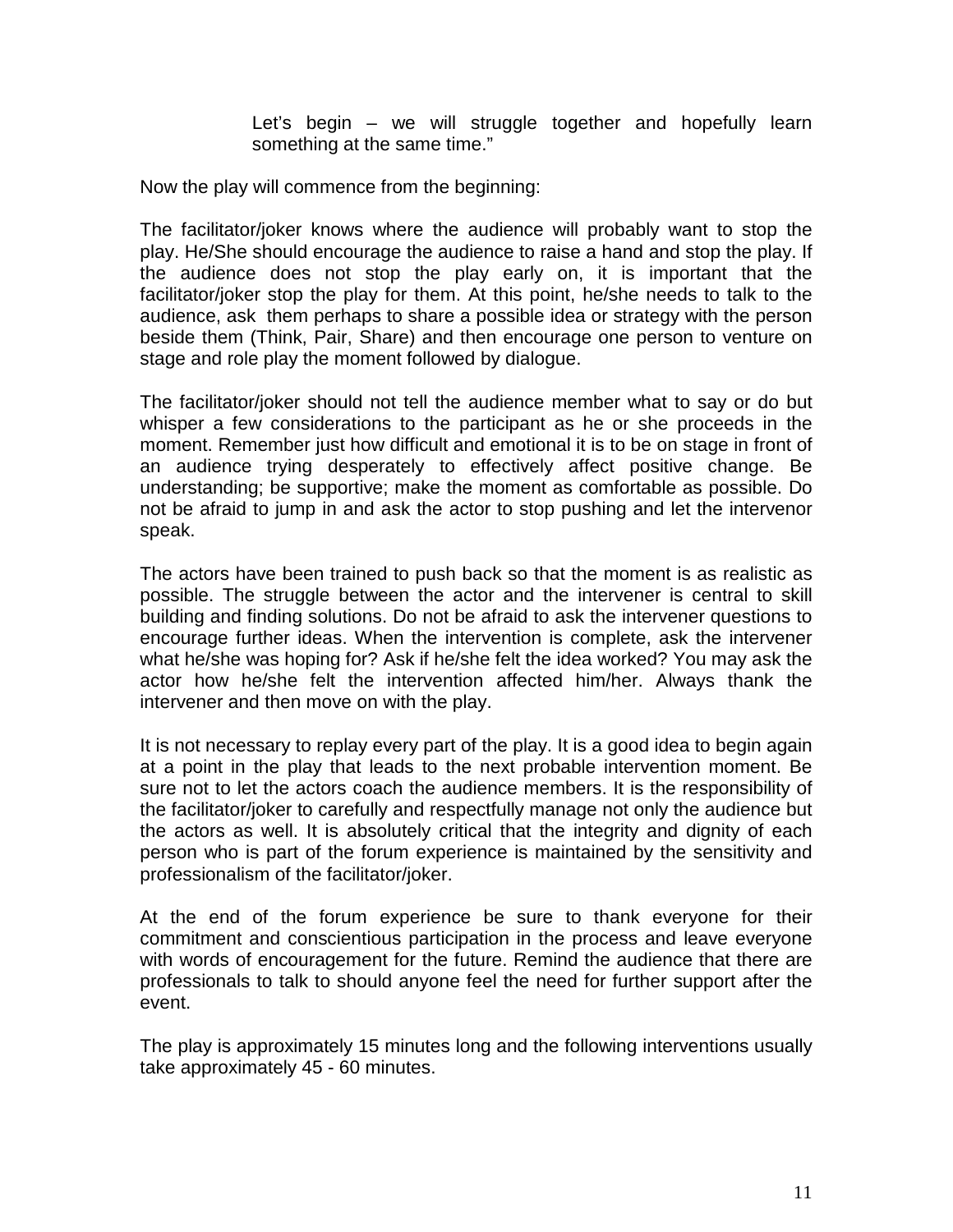# **REFERENCES**

Boal, Augusto. (1979). Theatre of the Oppressed. New York, USA: Theatre Communications Group.

Boal, Augusto. (1992). Games for Actors and Non-Actors. London, Great Britain: Butler and Tanner.

Diamond, David. (19 ). Theatre for Living.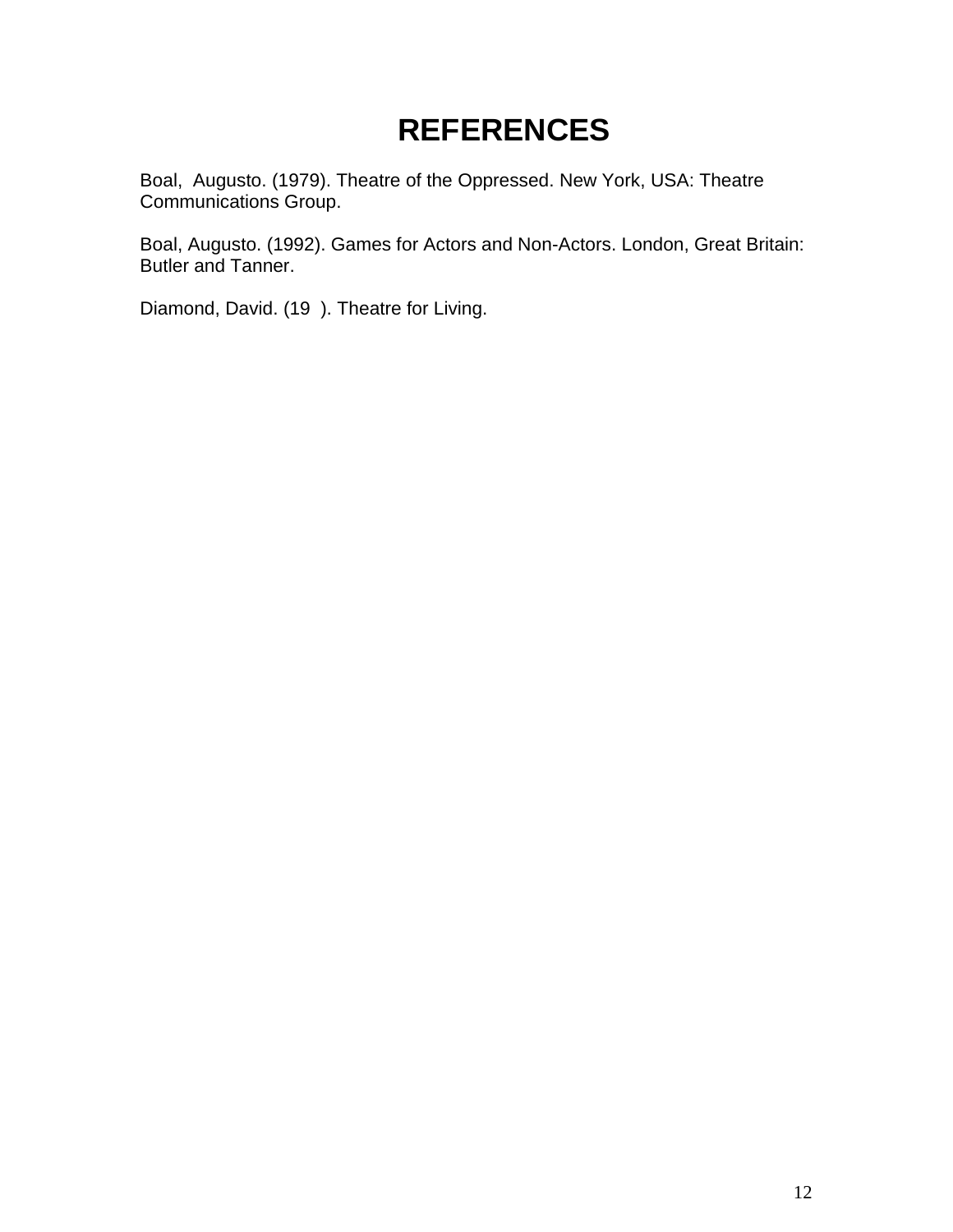#### *MISSED OPPORTUNITIES*

Toni Wilson and Gillian Fournier

#### **CAST**

Hannah Kelly: Abused daughter Dianne Kelly: Abused wife Sam Kelly: Abusive husband Adam Van Buren: Hannah's boyfriend Susan Van Buren: Dean's wife, positive influence Dean Van Buren: Teacher at the school, Adam's dad, healthy influence Roy Dodge: Dianne's Boss, healthy influence Reverend Hanley: Local minister from the church the Kelly's attend

#### \*HOUSE LIGHTS TO BE LEFT ON\*

#### EVERY BREATH YOU TAKE (POLICE)

TABLEAUX: (presented one by one depicting each of the scenes as the song plays)

- 1. Dianne Susan Hannah
- 2. Hannah Sam Dianne
- 3. Roy Dianne
- 4. Adam Hannah
- 5. Adam Dean
- 6. Sam Dean Roy
- 7. Dean Susan Roy Adam Hannah Sam Dianne Reverend

OPENING LINES: (as the song fades out, the actors move downstage in a line and one by one convincingly state each of the following lines repeatedly getting louder and louder and then silence)  $SO<sub>3</sub>$  the hell up!"

| эаш      | Shut the new up:              |
|----------|-------------------------------|
| Dianne   | "I thought he loved me."      |
| Dean     | "He's such an asshole."       |
| Susan    | "Why do you stay with him?"   |
| Adam     | "I don't know what to do."    |
| Hannah   | "This isn't fair."            |
| Roy      | "It's none of our business."  |
| Reverend | "What are we supposed to do?" |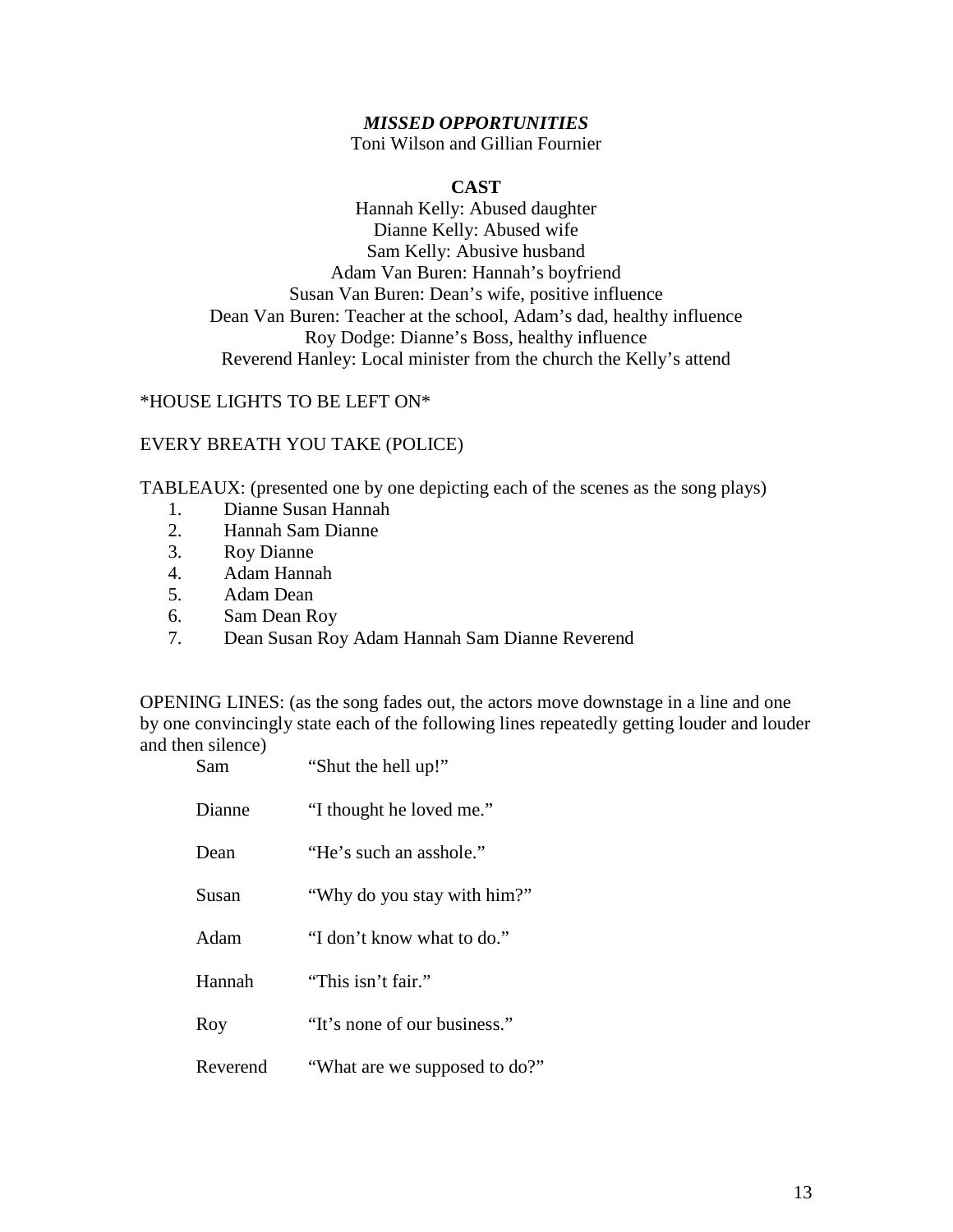#### **Scene 1: At the Grocery Store**

*[Scene opens with DIANNE walking to the car from the grocery store, holding keys in her hand and a grocery bag in the other; DIANNE'S left hand is wrapped, and she is in a hurry; enter Reverend ]*

- DIANNE: Reverend Hanley, how are you?
- REVEREND: Fine, thank you. How are you?
- DIANNE: Oh good thanks.
- REVEREND: I haven't seen you at church in quite a few weeks.
- DIANNE: I know. Our family has been awfully busy.
- REVEREND: How is everyone?
- DIANNE: Oh, good. Hannah made the school play, and is a part of the yearbook committee and Sam, well, he's busy with work. It can be awfully stressful for him.
- REVEREND: I can imagine. How's "Dodge Real Estate" running these days?
- DIANNE: Great, thanks. Roy's thinking about opening another office. But we're not sure when that'll happen.
- REVEREND: I see. Now what happened here? *[Motioning to DIANNE'S hand]*
- DIANNE: Oh this, uh... nothing really, I guess I spilled some water while I was trying to strain spaghetti.
- REVEREND: Well it looks like it hurts.
- DIANNE: It's nothing serious.
- REVEREND: Have you seen a doctor?
- DIANNE: I don't have time. Really it's nothing.
- REVEREND: I see. Are you sure you're okay?
- DIANNE: Oh yes, I was just doing too many things at once I guess.
- REVEREND: Dianne, I'm concerned……..
- DIANNE: Well, actually Reverend, Sam and I are having some difficulties....
- *[Enter SUSAN]*
- SUSAN: Dianne, Reverend, how are you?
- DIANNE: Fine thanks.
- REVEREND: Well isn't this a lovely surprise!
- DIANNE: It's been a long time.
- SUSAN: You know how it is; things just seem to get busier and busier.
- REVEREND: Everybody's in the same boat these days.
- DIANNE: Anyway I should probably get going; Sam was expecting me fifteen minutes ago.
- SUSAN: *[Jokingly]* So supper should be ready the minute you walk in the door right? *[Laughs]*
- DIANNE: *[Laughs nervously]* I'm not sure about that. I will talk to you later.
- SUSAN: Take care Dianne, oh and make sure to call me about Sunday!
- DIANNE: I won't forget. Goodbye Reverend. *[DIANNE exits]*
- SUSAN: Yes, Dean's fifty-fifth birthday is this Sunday.
- REVEREND: Well, soon he'll be nearly as old (or young) as me.
- SUSAN: We're having a barbeque and I would love for you to come. I know that Dean would really appreciate it.
- REVEREND: I'll try to make it.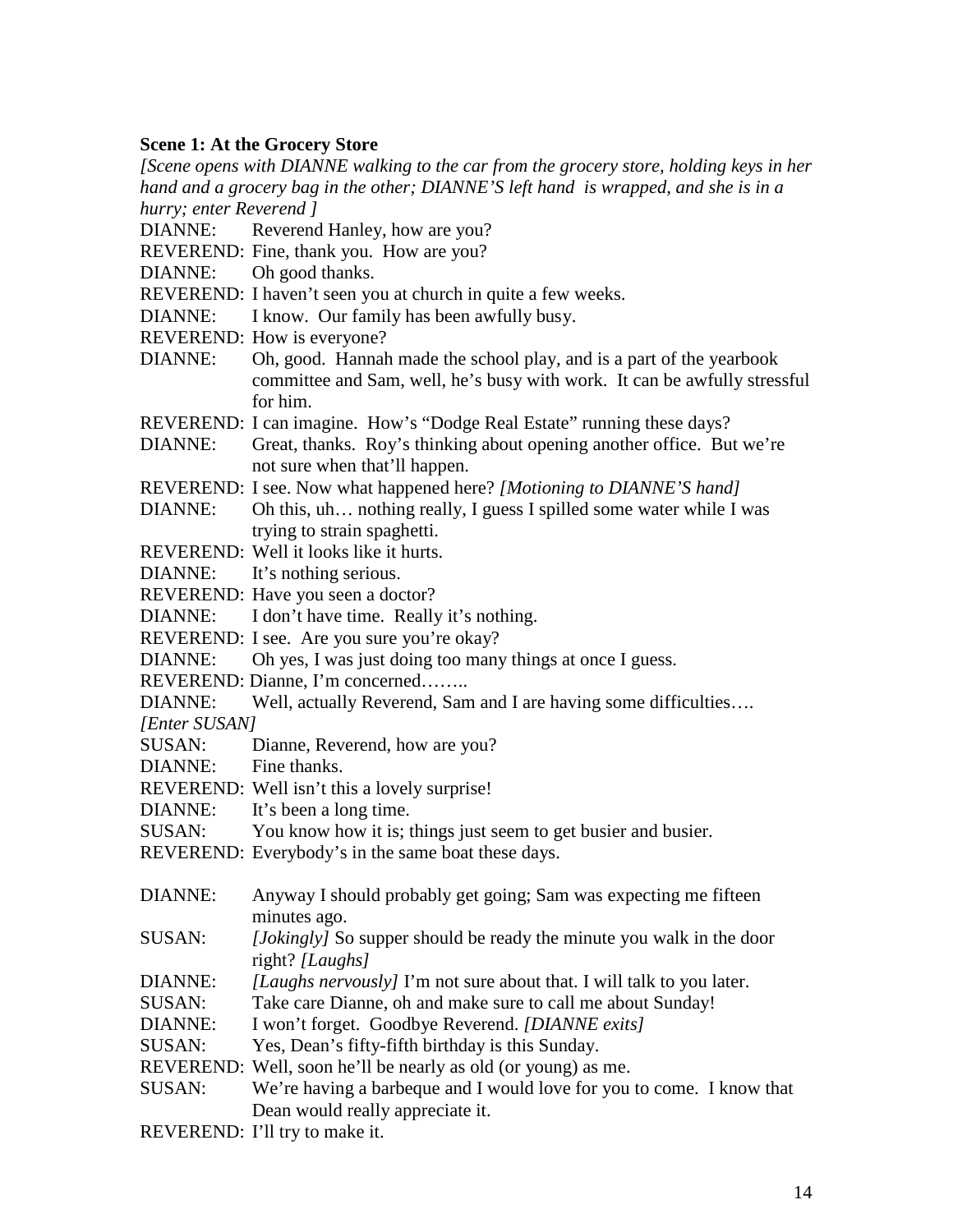SUSAN: Well you have our number. Take care, Reverend. REVEREND: Goodbye. *[REVEREND and SUSAN exit in opposite directions]*

## **WITH OR WITHOUT YOU (U2)**

| <b>Scene 2: At Home</b> |                                                                                     |
|-------------------------|-------------------------------------------------------------------------------------|
|                         | [Scene opens with SAM sitting on the couch, drinking a beer; HANNAH enters timidly, |
| wearing a backpack]     |                                                                                     |
| HANNAH:                 | Hi dad.                                                                             |
| SAM:                    | Hi honey.                                                                           |
| HANNAH:                 | How was your day?                                                                   |
| SAM:                    | Work's work. Did you bring in the mail?                                             |
| HANNAH:                 | Oh, no I forgot. Sorry.                                                             |
| SAM:                    | Fine, I guess your mother will pick it up when she comes home.                      |
| HANNAH:                 | Alright.                                                                            |
| SAM:                    | So how was your biology test?                                                       |
| HANNAH:                 | You mean math?                                                                      |
| SAM:                    | Yeah, whatever.                                                                     |
| HANNAH:                 | Uh, it was alright.                                                                 |
|                         | [Hannah begins to unpack her things and the telephone rings: RING RING RING]        |
| SAM:                    | Well, are you going to get that?                                                    |
| HANNAH:                 | Hello? - Oh, hi Mr. VanBuren. - Yes, he's right here. [Covers the                   |
|                         | <i>receiver]</i> Dad, it's for you. [Passes the phone to SAM where he is sitting    |
|                         | on the couch]                                                                       |
| SAM:                    | Hello? – Oh, hey Dean! How are you? – Glad to hear it. Listen,                      |
|                         | are we still golfing Saturday? $-$ Yep, tee-off is at three. $-$ Sounds good. $-$   |
|                         | Alright see you then. $-$ Bye. [Hangs the phone up]                                 |
| HANNAH:                 | Dad, can I still use the car on Saturday night?                                     |
| SAM:                    | We'll have to see about that.                                                       |
| HANNAH:                 | But, on Monday you told me-                                                         |
| SAM:                    | I don't know what the hell you're talking about. Why don't you                      |
|                         | just take your mother's car?                                                        |
| HANNAH:                 | Well, I asked you and you said that-                                                |
| SAM:                    | Speaking of which, where the hell is she?                                           |
| HANNAH:                 | I don't know.                                                                       |
| SAM:                    | She said she'd be home by four-thirty.                                              |
| HANNAH:                 | She probably will be home soon.                                                     |
| SAM:                    | We're supposed to eat at five. It's the same every night; I don't                   |
|                         | understand why she has such a freaking problem with that.                           |
|                         | [SAM angrily starts flipping through channels on the television]                    |
|                         | [DIANNE enters carrying groceries]                                                  |
| <b>DIANNE:</b>          | Hello.                                                                              |
| HANNAH:                 | Hi mom.                                                                             |
| SAM:                    | Where were you? [Rises and crosses to DIANNE]                                       |
| <b>DIANNE:</b>          | I had to get groceries. I left a message.                                           |
| SAM:                    | You always do this. You make your own plans. Hell, why do you                       |
|                         | have to live in your own little world Dianne?                                       |
| <b>DIANNE:</b>          | I'm sorry but the line was busy when I called.                                      |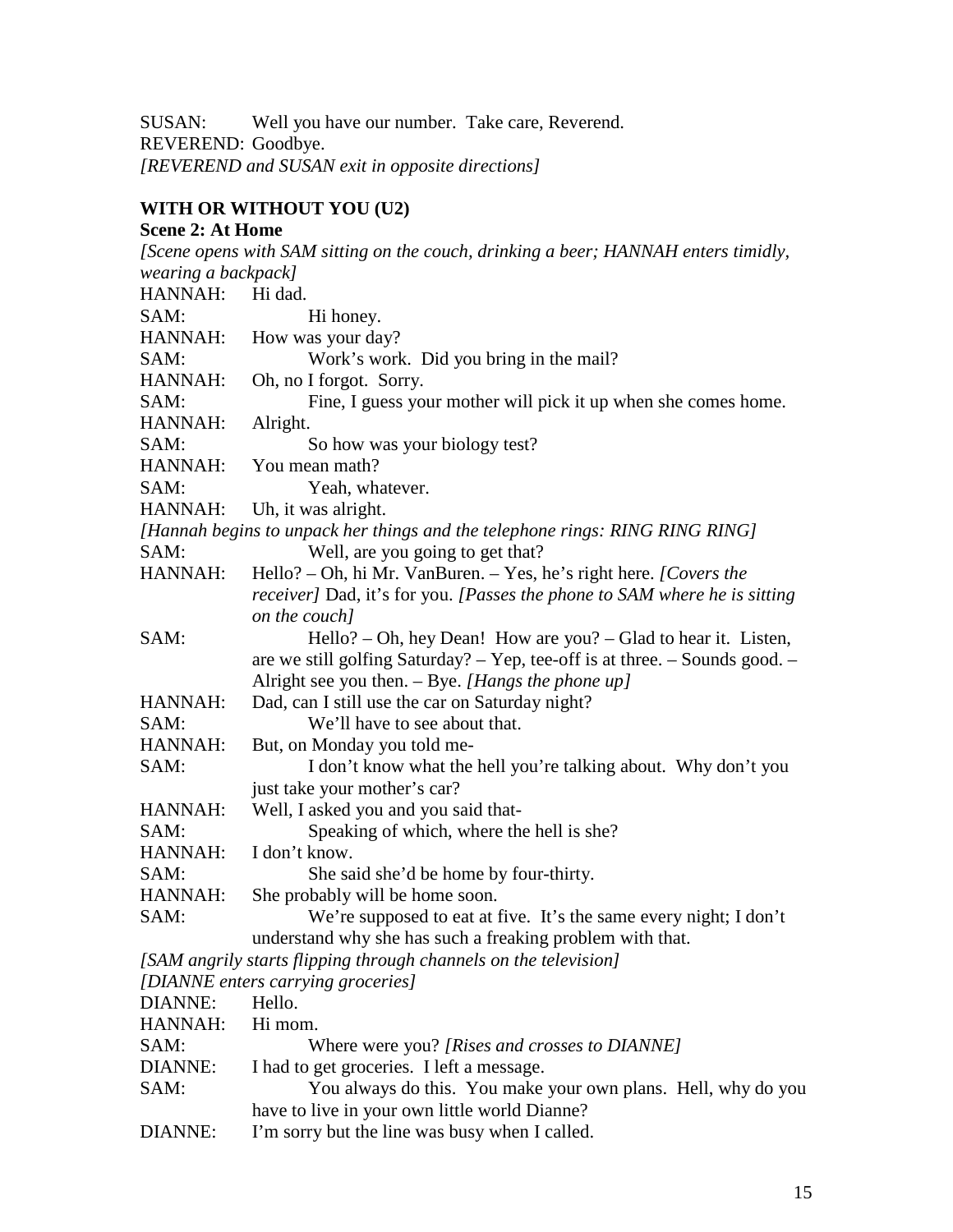| SAM:           | You make me so tired you know that? I work my ass off all day                          |
|----------------|----------------------------------------------------------------------------------------|
|                | and come home to this. All I ask is for supper at five o'clock and here you            |
|                | are waltzing home at quarter to five.                                                  |
| DIANNE:        | I'm sorry alright?                                                                     |
| SAM:           | You're always sorry.                                                                   |
|                | [Dianne bends to pick up the grocery bags, slowly; SAM doesn't feel she is moving fast |
|                | enough and grabs the bags from her]                                                    |
| SAM:           | Christ! You're useless you know that?                                                  |
| <b>DIANNE:</b> | Sam, what do you want me to say?                                                       |
| SAM:           | Just fucking make supper!                                                              |
|                | [HANNAH crosses to pick up the remainder of her mother's bags]                         |
| SAM:           | Go do your homework Hannah.                                                            |
| HANNAH:        | I was just trying to help.                                                             |
| SAM:           | Go! Do your homework!                                                                  |
| <b>DIANNE:</b> | Sam                                                                                    |
| SAM:           | What?!                                                                                 |
| <b>DIANNE:</b> | Leave her out of this.                                                                 |
| SAM:           | You shut up!                                                                           |
| <b>DIANNE:</b> | Sam, I-                                                                                |
| SAM:           | What did I say? [Violently grabs her wrist]                                            |
| <b>DIANNE:</b> | Sam, stop it!                                                                          |
| SAM:           | What are you doing with that stupid bandage on your hand?!                             |
|                | [Pulling on her hand]                                                                  |
| <b>DIANNE:</b> | Don't touch me!                                                                        |
| SAM:           | I'm going to do whatever the hell I want!                                              |
| <b>DIANNE:</b> | You're hurting me!                                                                     |
| SAM:           | You're stupid you know that? You never amounted to anything.                           |
|                | [Angrily let's go; DIANNE nearly falls over]                                           |
|                | [SAM returns to the couch, angrily; HANNAH tries to seem inconspicuous off to the side |
|                | of the room; SAM changes the channels over a few seconds of silence onstage]           |
| SAM:           | Hannah, you can take the car on Saturday night. I'll be home by                        |
|                | six.                                                                                   |
| HANNAH:        | [Timidly, afraid of SAM'S reaction] Thanks dad.                                        |

#### SOMEDAY (NICKELBACK)

## **Scene 3: At Work**

*[It is morning; DIANNE walks into work late and encounters her boss ROY]*

| ROY:           | Good morning Dianne!                                             |
|----------------|------------------------------------------------------------------|
| DIANNE:        | Sorry I'm late Roy.                                              |
| ROY:           | Don't worry about it, there's another five minutes until we open |
|                | anyway.                                                          |
| DIANNE:        | [Sits down and shuffling papers at a desk]                       |
| ROY:           | How is your hand?                                                |
| DIANNE:        | It's fine.                                                       |
| ROY:           | What did the doctor say?                                         |
| <b>DIANNE:</b> | I haven't had time to have it looked at.                         |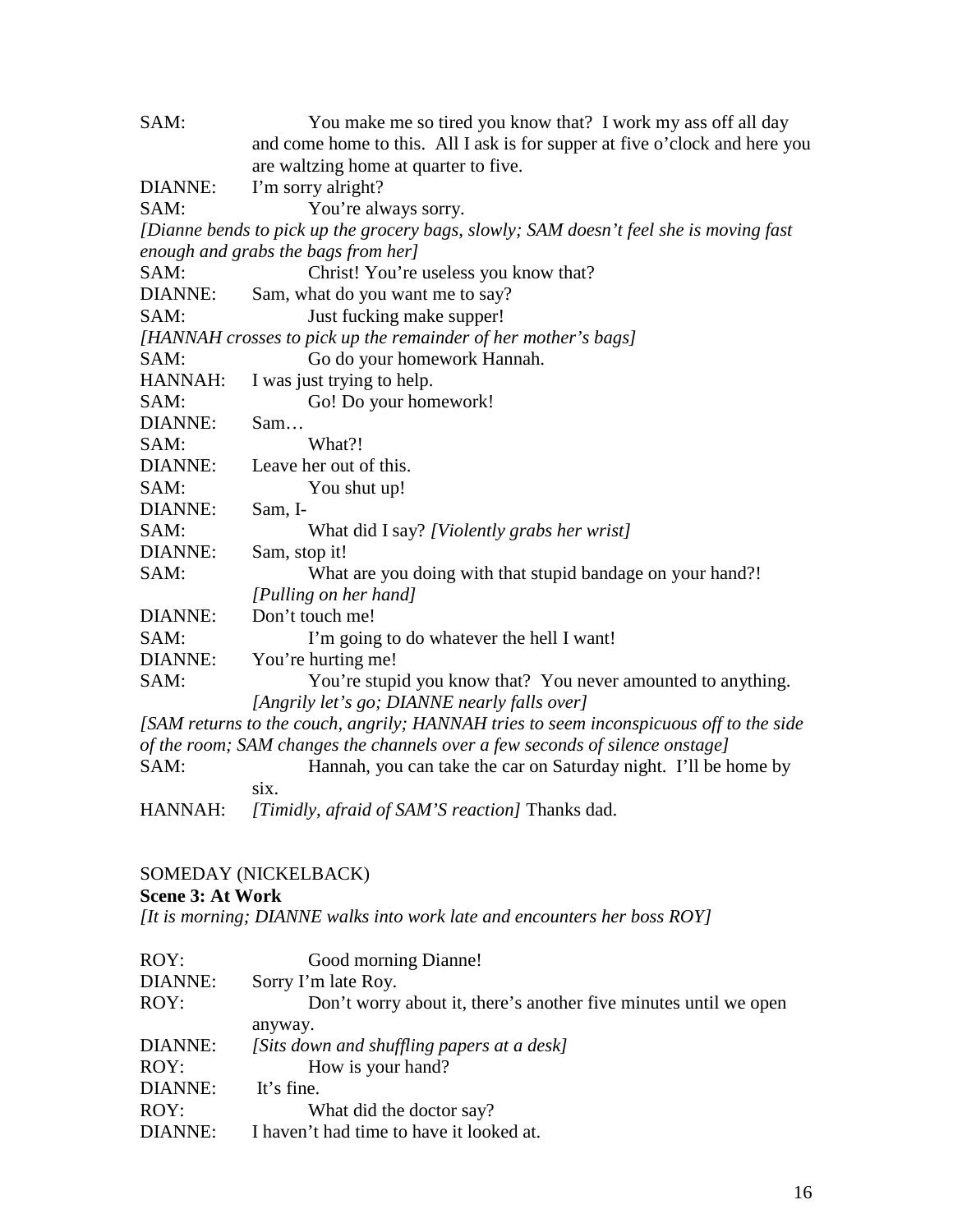ROY: You really should.

DIANNE: *[Changing the subject]* You know what, I forgot to call the lighting company about the Dawson contract.

ROY: The Dawsons will be here around eleven; do you think their contract will be ready or do we need to call them?

DIANNE: It'll be finished, I'm sorry, I'll find the number here and I can make the order.

ROY: That's good. Oh, and what about the Carter contract? What did the bricklayer say?

DIANNE: Staintons' left a message confirming the brick order yesterday.

ROY: Perfect, would you please call the Carters and ask them to come in to choose their flooring?

DIANNE: Yes, of course.

ROY: Would you like a cup of coffee?

DIANNE: Yes, thank you.

ROY: Did Susan VanBuren call you about the barbecue on Sunday?

DIANNE: She did.

ROY: Good, do you think that you will all be able to make it?

DIANNE: I'm not sure yet, I haven't had a chance to talk to Sam about it.

ROY: Ah, I see.

DIANNE: Our family has been so busy these past few weeks.

ROY: I know what you mean; I remember when my kids were teenagers.

DIANNE: I can imagine.

ROY: Those were the good days.

DIANNE: I'm sure they were.

ROY: I remember how hard it was on Martha and me sometimes.

DIANNE: It can be difficult, but Hannah isn't much of a handful.

ROY: Very true, she's a good kid.

DIANNE: *[Hesitantly, obviously thinking about something else]* Sam and I are lucky. ROY: Are you okay Dianne?

DIANNE: I'm fine, why do you ask?

ROY: I guess. In the five years I've been working with you... well, you're not usually late.

DIANNE: Oh, I'm terribly sorry about that, Hannah missed the bus this morning and I had to drive her to school.

ROY: How's Sam doing?

DIANNE: He's fine, I guess work has been getting the best of him lately, but that's how it is for everyone now and then.

ROY: Hmm. Are you two planning on going anywhere over Christmas this year? DIANNE: I don't think so.

ROY: You should really think about it, I think you two could use a vacation.

DIANNE: Well, I don't think that Sam would be up to it.

ROY: Why do you say that?

DIANNE: He's not big on vacations.

ROY: Please don't think I'm being too forward but, how are things between you and Sam?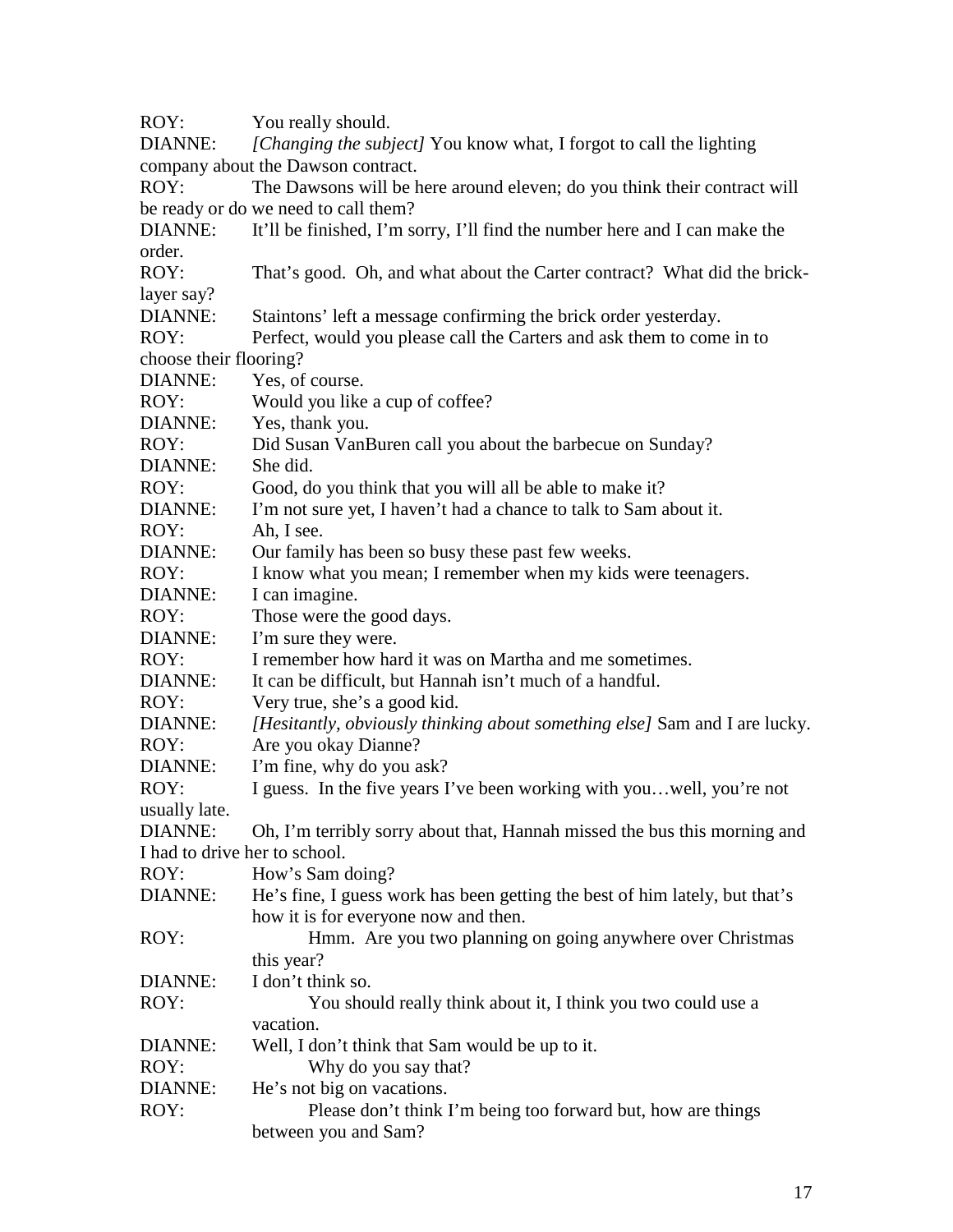| DIANNE: | They're fine. Well, I really should call the Carters.                    |
|---------|--------------------------------------------------------------------------|
| ROY:    | Are you sure? I just mean that Well before Martha and I were             |
|         | divorced                                                                 |
| DIANNE: | Thank you Roy, but my family has just been very busy. Everything's fine. |
| ROY:    | Of course, I'm sorry I brought it up.                                    |
| DIANNE: | Not to worry; I really need to make a few calls.                         |
| ROY:    | Alright, I have an appointment at nine, but I'm free at ten-thirty to    |
|         | wrap things up.                                                          |
| DIANNE: | That sounds perfect.                                                     |

## FAST CARS (TRACY CHAPMAN)

## **Scene 4: At School**

*[Scene opens with ADAM waiting for HANNAH in the hallway]*

| ADAM:   | Hey beautiful how are you?                                                 |
|---------|----------------------------------------------------------------------------|
| HANNAH: | I'm alright.                                                               |
| ADAM:   | Where were you this morning?                                               |
| HANNAH: | I missed the bus. Our stupid driver has been coming earlier this week; I   |
|         | almost missed the bus yesterday.                                           |
| ADAM:   | That sucks.                                                                |
| HANNAH: | Yeah.                                                                      |
| ADAM:   | So how did you do on the math test?                                        |
| HANNAH: | [Unhappily] You tell me how you did first.                                 |
| ADAM:   | Eighty five.                                                               |
| HANNAH: | Shit!                                                                      |
| ADAM:   | What is it?                                                                |
| HANNAH: | I got a 70. My dad is going to kill me if he finds out.<br>I bombed it.    |
| ADAM:   | Don't worry about it, it's just one test.                                  |
| HANNAH: | I know, it's just that I I guess I didn't get much sleep the night before. |
| ADAM:   | Why?                                                                       |
| HANNAH: | Well, between that history paper and my parents.                           |
| ADAM:   | Are they fighting again?                                                   |
| HANNAH: | Yeah.                                                                      |
| ADAM:   | Man; that does suck.                                                       |
| HANNAH: | No kidding. I guessIt's just been getting worse.                           |
| ADAM:   | What do you mean?                                                          |
| HANNAH: | Well, they used to yell. That was it, right? But now                       |
| ADAM:   | What happened Hannah?                                                      |
| HANNAH: | He's started hitting her okay?                                             |
| ADAM:   | What?                                                                      |
| HANNAH: | He's been hitting her and no matter what I say  you know, it just doesn't  |
| stop.   |                                                                            |
| ADAM:   | God, that isn't right.                                                     |
| HANNAH: | I know. I don't know what to do about it.                                  |
| ADAM:   | There has to be something.                                                 |
| HANNAH: | I guess I'm just worried that it's going to get worse.                     |
| ADAM:   | You know, sometimes this stuff just works itself out.                      |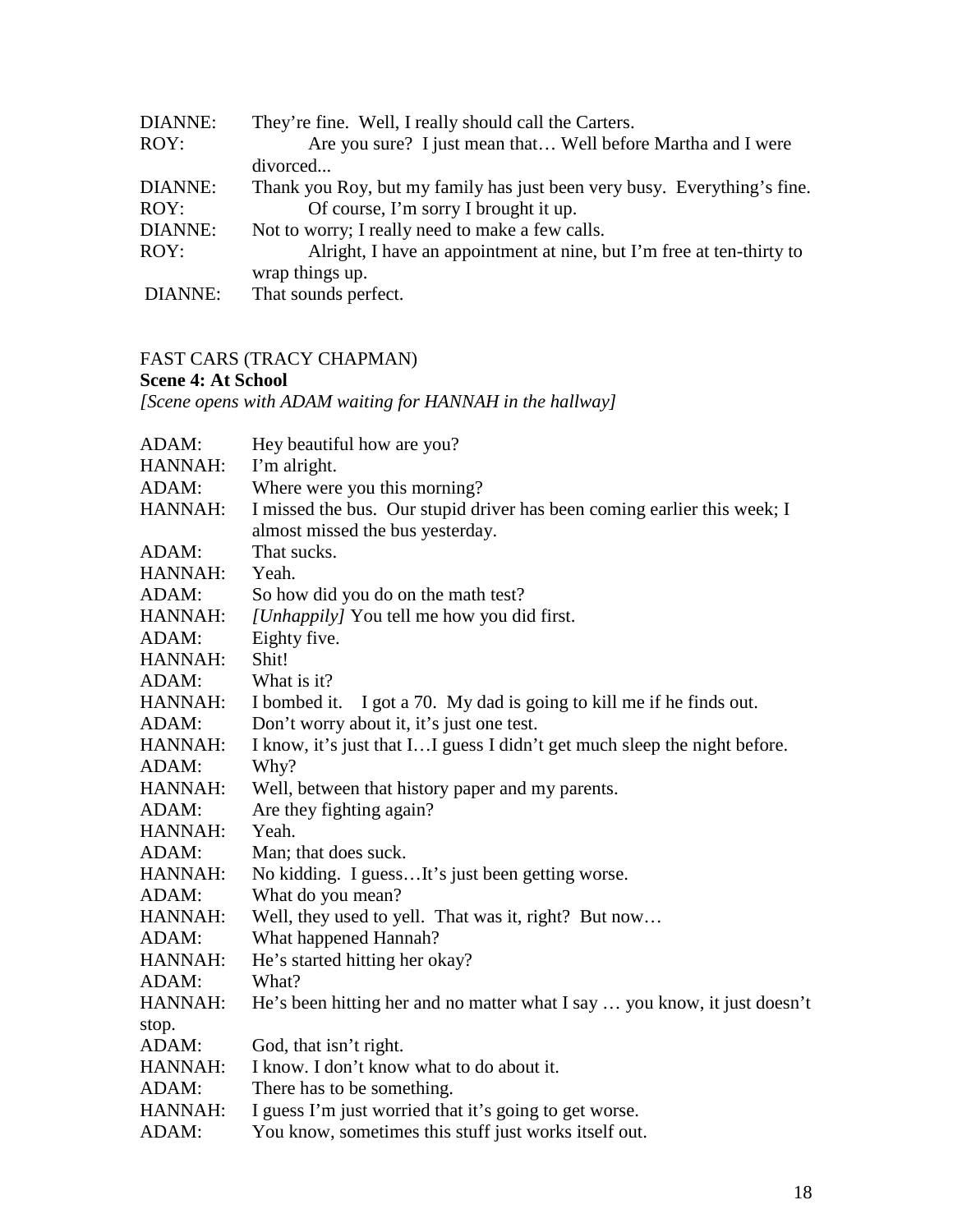| HANNAH:                           | I don't know AdamA few days ago; he ended up pouring a pot of          |  |
|-----------------------------------|------------------------------------------------------------------------|--|
| boiling water on her hand.        |                                                                        |  |
| ADAM:                             | Oh man                                                                 |  |
| HANNAH:                           | He's really scaring me.                                                |  |
| ADAM:                             | [Hugs HANNAH] It'll be okay Hannah, trust me. You're fine.             |  |
| HANNAH:                           | Promise me this will stay between us.                                  |  |
| ADAM:                             | Yeah, for sure.                                                        |  |
| [Enter DEAN VANBUREN]             |                                                                        |  |
| HANNAH:                           | Alright, I have to go to the yearbook meeting. Can I call you tonight? |  |
| ADAM:                             | Yeah, I'll be home.                                                    |  |
| DEAN:                             | Hey Hannah, how are you?                                               |  |
| HANNAH:                           | Fine thanks Mr. VanBuren.                                              |  |
| DEAN:                             | I'm glad to hear it.                                                   |  |
| ADAM:                             | Dad, did you pick up the tickets for the play on Saturday?             |  |
| DEAN:                             | Not yet, but I ordered them online just now.                           |  |
| ADAM:                             | Thanks.                                                                |  |
| HANNAH:                           | Yes, thank you. Well, I better go before Ms. Farley gets upset.        |  |
| DEAN:                             | Sounds like a good idea. [Laughs] You don't want to get that old bird  |  |
|                                   | angry.                                                                 |  |
| HANNAH:                           | I'll talk to you later, take care!                                     |  |
| ADAM:                             | I'll talk to you tonight.                                              |  |
| DEAN:                             | Bye.                                                                   |  |
| [Exit HANNAH]                     |                                                                        |  |
| ADAM:                             | Are you ready to go?                                                   |  |
| DEAN:                             | Yes, I just need to pick up my briefcase from my office, and one of my |  |
|                                   | students should be finished writing a test he missed in the next five  |  |
|                                   | minutes.                                                               |  |
| ADAM:                             | Alright.                                                               |  |
| DEAN:                             | Did you get your math test back?                                       |  |
| ADAM:                             | Yep.                                                                   |  |
| DEAN:                             | How did you do?                                                        |  |
| ADAM:                             | Eighty-five.                                                           |  |
| DEAN:                             | Did you spell your name wrong again?                                   |  |
| ADAM:                             | You're funny dad.                                                      |  |
| DEAN:                             | Naturally.                                                             |  |
| ADAM:                             | Dad Do you remember that kid that you had a few years back that you    |  |
|                                   | were really worried about?                                             |  |
| DEAN:                             | Uh yea. Why?                                                           |  |
| ADAM:                             | Okay, um. His dad was abusive right?                                   |  |
| DEAN:                             | As far as I rememberWhy do you ask?                                    |  |
| ADAM:                             | What can you do about something like that?                             |  |
| DEAN:                             | Well, I guess I spoke to the student, and when I found out that he was |  |
| being hurt at home, I called CAS. |                                                                        |  |
| ADAM:                             | You did?                                                               |  |
| DEAN:                             | What's this about Adam?                                                |  |
| ADAM:                             | What would you say if I told you that it was happening to one of my    |  |
| friends?                          |                                                                        |  |
| DEAN:                             | Adam, tell me what's going on.                                         |  |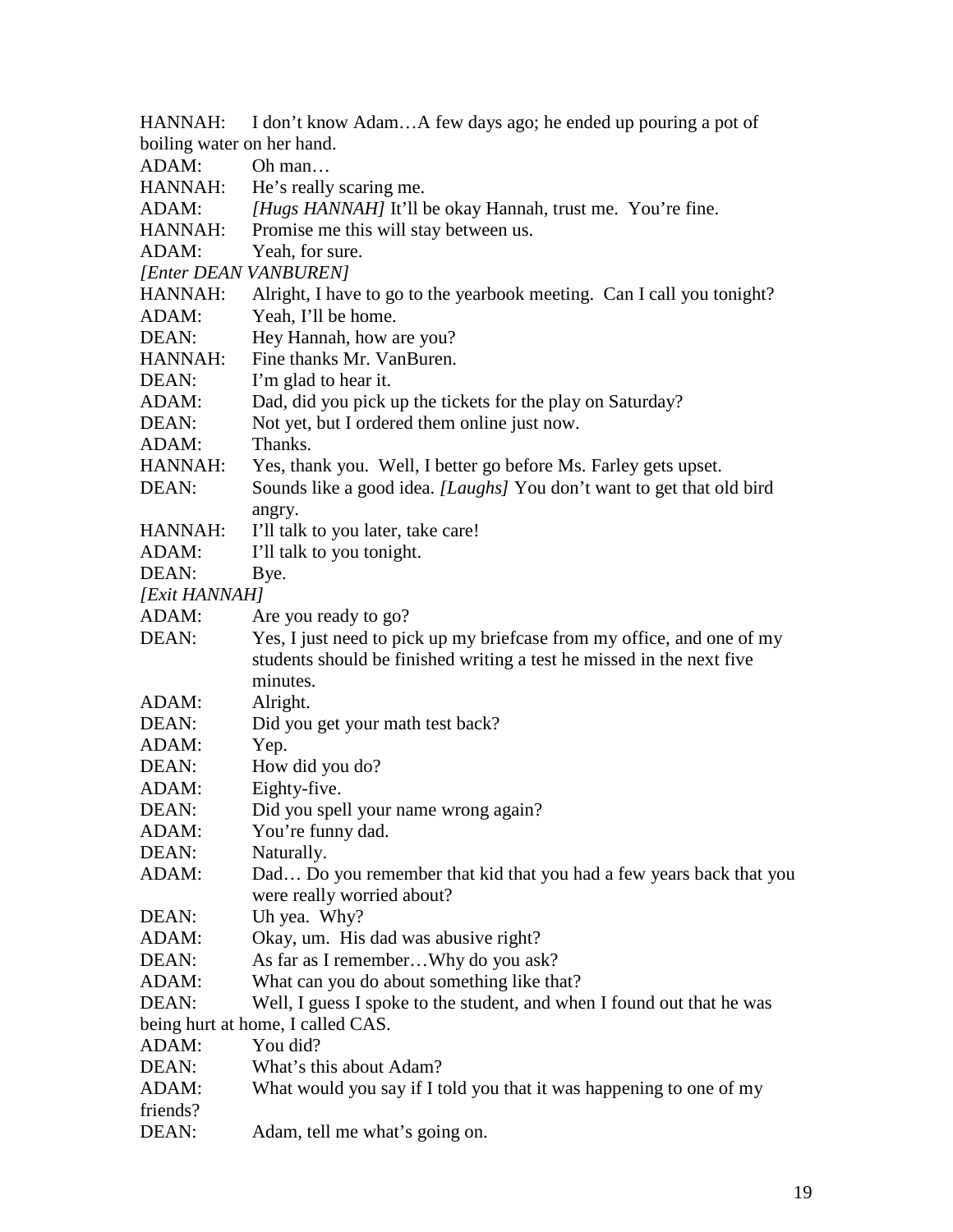| ADAM:                 | It's Hannah.                                                                    |  |
|-----------------------|---------------------------------------------------------------------------------|--|
| DEAN:                 | Are you sure?                                                                   |  |
| ADAM:                 | Yeah, it's been going on for a while I guess.                                   |  |
| DEAN:                 | [Takes a deep breath] What has she said to you.                                 |  |
| ADAM:                 | Well, Sam and Dianne haven't been getting along for a while. Hannah's           |  |
|                       | been saying that it's just been getting worse. But dad, you can't say anything. |  |
| DEAN:                 | What do you mean by worse?                                                      |  |
| ADAM:                 | Sam's been hurting her.                                                         |  |
| DEAN:                 | He's been hurting Hannah?                                                       |  |
| ADAM:                 | No, just Dianne. Please, you can't say anything; I promised Hannah that I       |  |
| wouldn't repeat this. |                                                                                 |  |
| DEAN:                 | Don't worry.                                                                    |  |
| ADAM:                 | What am I supposed to say to her?                                               |  |
| DEAN:                 | It sounds like you just need to be there for her right now.                     |  |
| ADAM:                 | That's it?                                                                      |  |
| DEAN:                 | I suppose. Sometimes relationships can be funny.                                |  |
| ADAM:                 | I guess.                                                                        |  |
| DEAN:                 | If anything else happens, you know you can talk to me about it right?           |  |
| ADAM:                 | Okay.                                                                           |  |
| DEAN:                 | The same goes for Hannah. Maybe you could tell her that.                        |  |
| ADAM:                 | Yeah.                                                                           |  |
| DEAN:                 | Does that help?                                                                 |  |
| ADAM:                 | Uh, yeah, I guess that's all I can do right?                                    |  |
| DEAN:                 | [Sighs] Pretty much. I am going to check on that student of mine and pick       |  |
|                       | up my things. I'll meet you out in the parking lot in ten minutes?              |  |
| ADAM:                 | Yeah, I'll see ya.                                                              |  |

## BETTER MAN (PEARL JAM)

### **Scene 5: Golfing**

*[Scene opens, SAM, DEAN, and ROY are having a beer together on the driving range after golfing, each hold a club; SAM takes a swing at the green]*

| ROY:  | And I said "Lick her I hardly even know her." [Laughs at his                |
|-------|-----------------------------------------------------------------------------|
|       | own joke] Get it? [Continues his laughter]                                  |
|       | [SAM and DEAN look at each other then laugh at the absurdity of ROY'S joke] |
| DEAN: | [Sarcastically] Good one Roy.                                               |
| SAM:  | Hey, I've got one: How many men does it take to open a beer?                |
| ROY:  | Tell us.                                                                    |
| SAM:  | None, she should have it open before she gets to the couch!                 |
| DEAN: | <i>[Laughing nervously]</i> Oh, man Sam.                                    |
| SAM:  | Good one eh?                                                                |
| ROY:  | Learned from the best. [Referring jokingly to himself]                      |
| DEAN: | So you're all coming over for the barbeque tomorrow?                        |
| ROY:  | Yep <i>[Takes his turn driving; takes a swing</i> ] I forgot you were so    |
|       | old!                                                                        |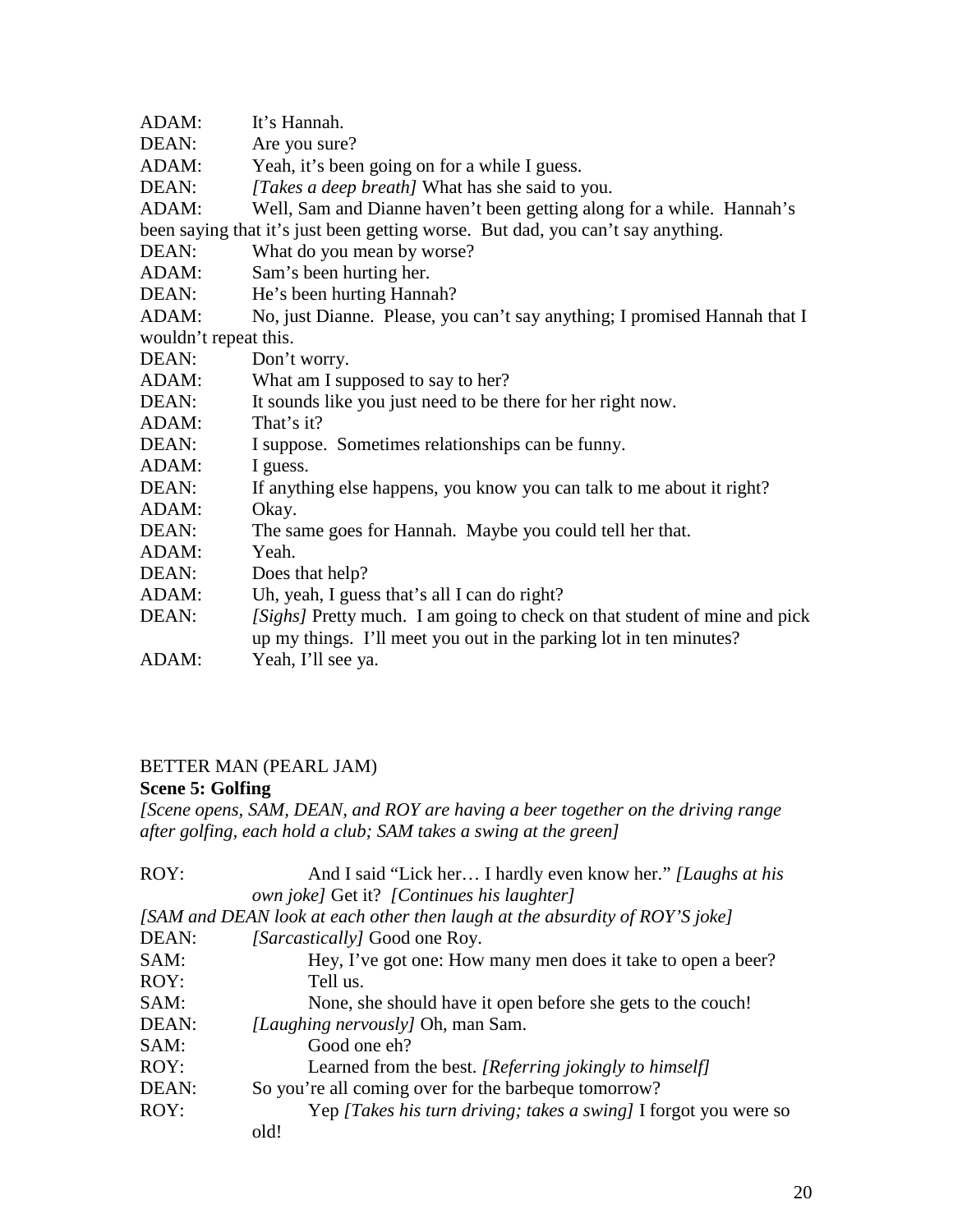| DEAN: | It's only my fifty-fifth. How about you Sam, do you think you can make<br>it? |
|-------|-------------------------------------------------------------------------------|
| SAM:  | I just found out about it today. The wife forgot to give me the               |
|       | message.                                                                      |
| DEAN: | It's not a big deal. I just need to know if you plan on coming.               |
| SAM:  | Yes, we'll be there.                                                          |
| DEAN: | Good. We can break in the new pool table.                                     |
| ROY:  | Maybe I can teach you young'uns how to play! [Laughs]                         |
| SAM:  | I don't know about that. Remember when we were at the cottage.                |
| DEAN: | [Laughs] You're not counting that.                                            |
| ROY:  | You beat an old man with a bad back! Nice try Sam.                            |
| SAM:  | Can you get the cottage for the same weekend this year?                       |
| ROY:  | I'll have to see when my sister's not using it.                               |
| DEAN: | Figures eh?                                                                   |
| SAM:  | Women!                                                                        |
| ROY:  | Tell me about it. In any case, I'm sure that I can work something             |
|       | out.                                                                          |
| SAM:  | I should go soon. I promised Hannah the car to take your boy to               |
|       | the play! [Teasing DEAN]                                                      |
| DEAN: | What's wrong with a play?                                                     |
| SAM:  | I wouldn't want a son of mine hanging out at the Grand Theatre                |
|       | like some fag.                                                                |
| DEAN: | Whoa, Sam. They're going to see the play because their friend is in it, as    |
|       | are a few of my students.                                                     |
| SAM:  | And you wonder why he never made the football team.                           |
| DEAN: | Sam-                                                                          |
| ROY:  | [Trying to de-escalate the situation; awkwardly] To each his own,             |
|       | eh boys?                                                                      |
| DEAN: | I would be going if Susan weren't having her sister down from Barrie.         |
| SAM:  | Well, that's unfortunate for you then. I should go. I'll see you              |
|       | tomorrow.                                                                     |
| ROY:  | See ya.                                                                       |
| DEAN: | Bye.                                                                          |
|       | [SAM exits, obviously aggravated by DEAN]                                     |
| ROY:  | What is his problem?                                                          |
| DEAN: | God, I don't know.                                                            |
| ROY:  | Things have gone downhill for him ever since he lost that                     |
|       | promotion last fall.                                                          |
| DEAN: | He's never been like this.                                                    |
| ROY:  | Something's not right.                                                        |
| DEAN: | Adam was telling me that things have gotten pretty bad between him and        |
|       | Dianne.                                                                       |
| ROY:  | That makes sense, she seems agitated lately.                                  |
| DEAN: | But that's not it                                                             |
| ROY:  | What do you mean?                                                             |
| DEAN: | I shouldn't be saying anything.                                               |
| ROY:  | What's going on?                                                              |
| DEAN: | Between us I think he's been abusing her.                                     |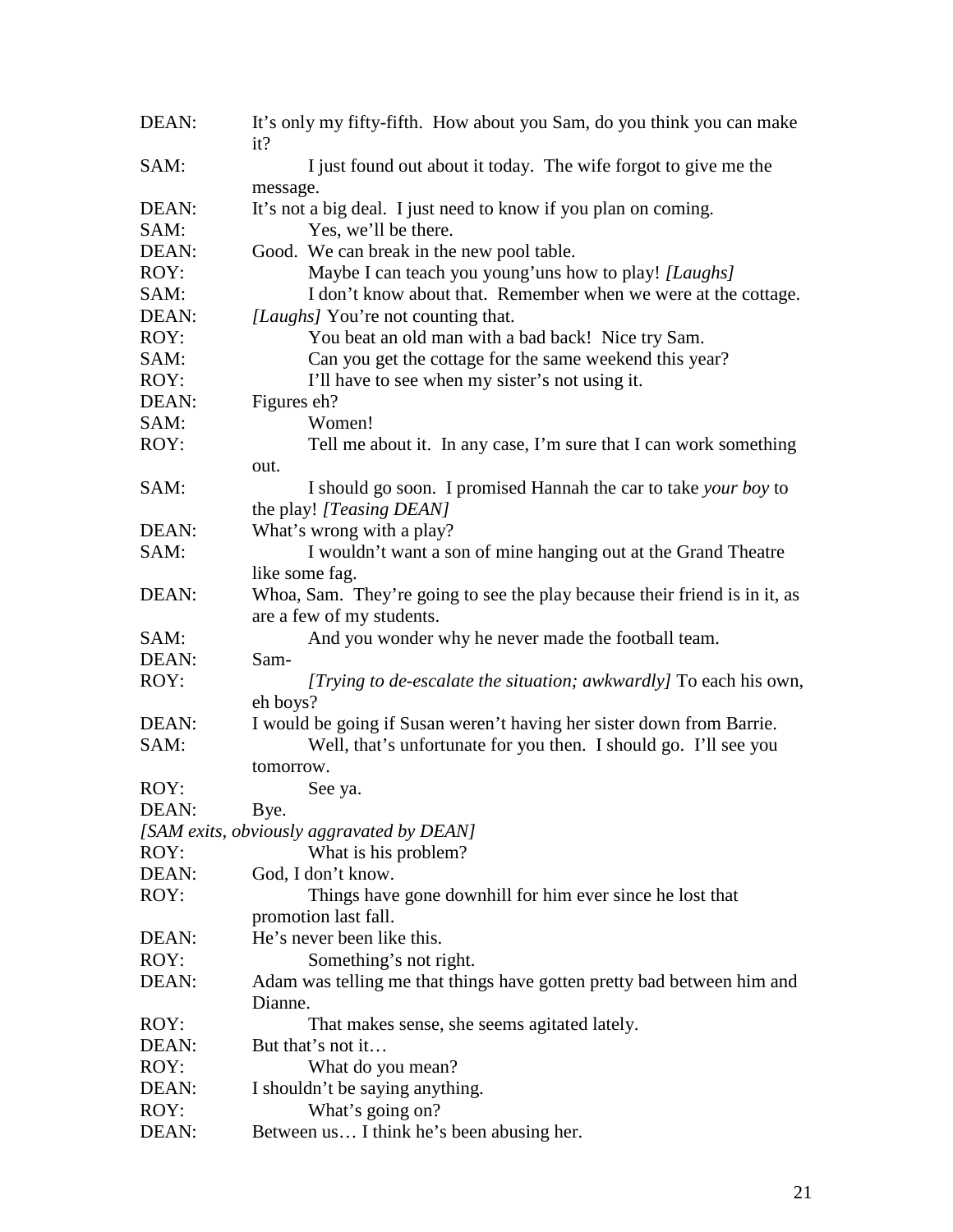| ROY:  | Are you serious?                                                        |
|-------|-------------------------------------------------------------------------|
| DEAN: | I know, I had a hard time imagining it too but I guess Hannah was upset |
|       | and told Adam.                                                          |
| ROY:  | I hope they're okay.                                                    |
| DEAN: | So do L                                                                 |
| ROY:  | Well there's nothing we can do.                                         |
| DEAN: | I'm not sure. I've been thinking about it, I mean                       |
| ROY:  | I remember a guy my sister dated, God it was years ago, but it was      |
|       | the same thing. Then one night she came home in tears. Her boyfriend    |
|       | drove her home from the movie theatre, screaming at her the whole way   |
|       | because of the way she looked at one of the ushers. It was ridiculous.  |
|       | You can't stop these guys, Dean.                                        |
| DEAN: | There's got to be something Roy. [Sighs]                                |
| ROY:  | Just let it be, it's none of our business.                              |

#### WAITING ON THE WORLD (JOHN MAYER)

#### **Scene 6: At the Barbeque**

*[Scene opens with ROY and DEAN standing by a cooler, drinking beer; SUSAN is sitting with ADAM and talking about the play from the night before; as conversation passes from group to group, the conversations continue inaudibly]*

| ROY:   | And then the bastard told me that he put the wrong windows in.          |
|--------|-------------------------------------------------------------------------|
| DEAN:  | Seriously?                                                              |
| ROY:   | Exactly! All he's doing is creating more work for the rest of us.       |
| DEAN:  | I can imagine that your clients were unimpressed.                       |
| ROY:   | Unimpressed is right. They threatened to call their lawyer. It's        |
|        | just created this huge mess.                                            |
| DEAN:  | No kidding.                                                             |
| ADAM:  | [Flipping through a playbill] See Mom, there's Sarah, and Mark. She was |
|        | amazing, I mean, her solo was unbelievable.                             |
| SUSAN: | I wish I could have seen the play.                                      |
| ADAM:  | You would have enjoyed it.                                              |
| SUSAN: | I'll have to ask her mother for a copy.                                 |
| ADAM:  | Yeah.                                                                   |
| ROY:   | So you're fifty-five, eh old man?                                       |
| DEAN:  | Yeah, yeah.                                                             |
| ROY:   | Soon enough you'll be playing with your grandkids!                      |
| DEAN:  | I don't know about that.                                                |
| ROY:   | Well that Adam of yours, he and Sam's girl are quite the couple.        |
| DEAN:  | Don't get me started Roy.                                               |
| ROY:   | I'm just razzing you.                                                   |
|        | [Enter SAM, DIANNE, and HANNAH]                                         |
| SAM:   | Happy birthday!                                                         |
| ROY:   | Hey!                                                                    |
| DEAN:  | Hey, thank you.                                                         |
|        | [SAM shakes his hand vigorously and hands him a bottle of wine]         |
| SAM:   | For fifty-five years of being a smart ass.                              |
| DEAN:  | Funny, Sam                                                              |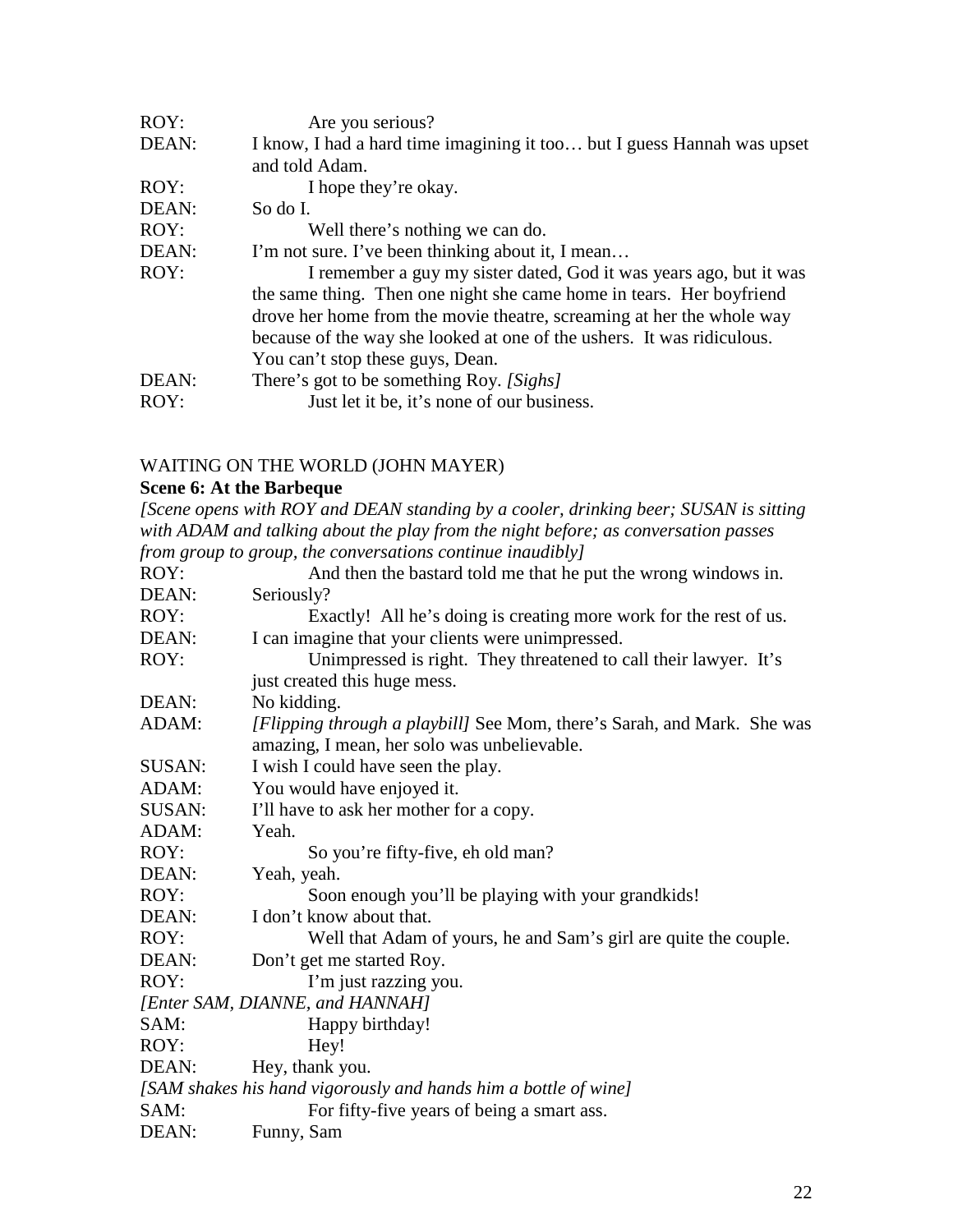DIANNE: Happy birthday Dean.

*[Hugs DEAN politely; obviously having been family friends for a long time]*

DEAN: Thank you Dianne.

SUSAN: Hello everyone! I'm glad you were able to come out!<br>ALL: Hello/Hi/Hi there/etc.

Hello/Hi/Hi there/etc.

*[Having entered but not spoken, HANNAH is obviously upset, and crosses the stage to speak to ADAM]*

| ADAM:          | [Hugs HANNAH] Hey, are you alright?                                                                                                                                                                   |
|----------------|-------------------------------------------------------------------------------------------------------------------------------------------------------------------------------------------------------|
| HANNAH:        | I don't know.                                                                                                                                                                                         |
| ADAM:          | What's wrong?                                                                                                                                                                                         |
| HANNAH:        | I can't stand this anymore.                                                                                                                                                                           |
| ADAM:          | What do you mean?                                                                                                                                                                                     |
| HANNAH:        | He yelled at her nearly the entire way over, and now they're acting like<br>everything's perfectly fine.                                                                                              |
| ADAM:          | I know it sucks Hannah. You just have to be there for your mom.                                                                                                                                       |
| HANNAH:        | I don't know how much longer I can take this.                                                                                                                                                         |
| DIANNE:        | So how was your sister?                                                                                                                                                                               |
| SUSAN:         | Good, you know. It's always fun having family over.                                                                                                                                                   |
| DIANNE:        | Tell me about it [Laughs].                                                                                                                                                                            |
| SUSAN:         | How is your hand doing?                                                                                                                                                                               |
| DIANNE:        | Oh, I told you, it was nothing.                                                                                                                                                                       |
| SUSAN:         | You have a second-degree burn Dianne; it doesn't take a rocket scientist to<br>know that you should see a doctor.                                                                                     |
| DIANNE:        | I'm fine alright?                                                                                                                                                                                     |
| SUSAN:         | I'm just worried about you.                                                                                                                                                                           |
| <b>DIANNE:</b> | It's not a big deal Susan.                                                                                                                                                                            |
| SUSAN:         | Alright.                                                                                                                                                                                              |
| DEAN:          | Don't let me forget to show you two the new pool table. It's a beauty; a                                                                                                                              |
| SAM:           | chore to get into the basement, but a beauty.<br>[Has been watching HANNAH talk to ADAM about her family's<br>problems and is extremely unimpressed] Was that your birthday present<br>from the wife? |
| ROY:           | I bet that's not all you got.                                                                                                                                                                         |
| DEAN:          | Her sister was over last night.                                                                                                                                                                       |
| ROY:           | Poor baby. [Laughs]                                                                                                                                                                                   |
| SAM:           | I'll be back in a second [Crosses to HANNAH] Hannah, will you                                                                                                                                         |
|                | come here for a minute? [Grabs her wrist and forcefully brings her over to<br><i>the extreme of the stage]</i> What the hell do you think you're doing?                                               |
| HANNAH:        | Dad, I'm not doing anything.                                                                                                                                                                          |
| SAM:           | No one needs to know about what goes on between your mother                                                                                                                                           |
|                | and I.                                                                                                                                                                                                |
| HANNAH:        | Dad I-                                                                                                                                                                                                |
| SAM:           | You better not have told your dumb-ass boyfriend about any of<br>this!                                                                                                                                |
| HANNAH:        | We were just talking about school.                                                                                                                                                                    |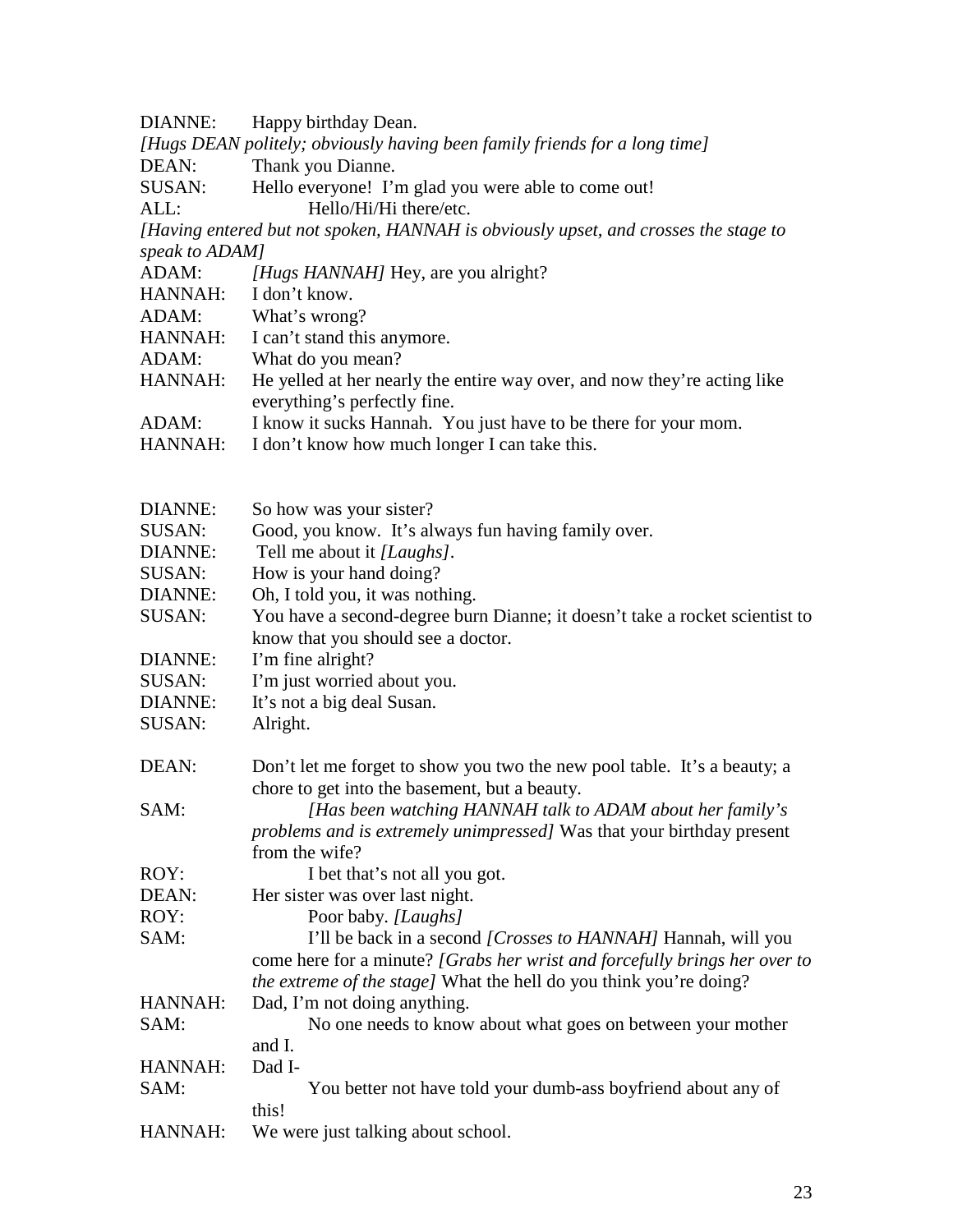| SAM:             | You're a liar! You're so much like your mother sometimes, do                         |
|------------------|--------------------------------------------------------------------------------------|
|                  | you know that?                                                                       |
| HANNAH:          | But Dad-                                                                             |
| SAM:             | If I find out that you have said anything about our family's private                 |
|                  | business to anyone, you have no idea what's coming! Do you understand                |
|                  | me?!                                                                                 |
| HANNAH:          | Yes.                                                                                 |
| SAM:             | Good!                                                                                |
|                  | [SAM crosses back to where the other men are standing by the cooler and DIANNE rises |
|                  | and crosses over to where HANNAH is standing]                                        |
| <b>DIANNE:</b>   | Don't get him started Hannah.                                                        |
| HANNAH:          | I didn't do anything Mom, I was just talking to Adam, and Dad snapped.               |
| DIANNE:          | I don't care.                                                                        |
| <b>HANNAH:</b>   | <b>But Mom-</b>                                                                      |
| DIANNE:          | Grow up Hannah. Your father isn't going to change. You just need to                  |
|                  | learn to live with it. Just don't set him off again. Not tonight.                    |
| HANNAH:          | Alright.                                                                             |
| <b>DIANNE:</b>   | Okay.                                                                                |
| [Enter REVEREND] |                                                                                      |
| REVEREND: Hello. |                                                                                      |
| ALL:             | Hey/Hi/etc.                                                                          |
| SUSAN:           | I'm glad that you could make it Reverend Henley.                                     |
|                  | REVEREND: As am I. Happy birthday Dean.                                              |
| DEAN:            | Thank you Reverend.                                                                  |
| ROY:             | Sam, you were saying that you brought your camera?                                   |
| SAM:             | Yeah, Dianne should have it. [Crosses to centre stage] Dianne?                       |
| DIANNE:          | Yes?                                                                                 |
| SAM:             | Where is the camera?                                                                 |
| DIANNE:          | Did you not bring it?                                                                |
| SAM:             | You said that you had it.<br>No.                                                     |
| <b>DIANNE:</b>   | Well, maybe it's in the car. I remember handing it to you.                           |
| SAM:             | It's not in the car. Fuck, why do you always screw things up?                        |
| DIANNE:          | I'm sorry Sam, but I remember giving it to you before we left.                       |
| SAM:             | It's always like this with you.                                                      |
| ADAM:            | Hey, uh, I can get my digital camera from upstairs, it should be charged.            |
| SAM:             | Thank you Adam, but maybe you should stay out of other people's                      |
|                  | business.                                                                            |
| ADAM:            | Sorry                                                                                |
| DEAN:            | Sam                                                                                  |
| SAM:             | Don't worry about it Dean.                                                           |
| DEAN:            | Sam, calm down.                                                                      |
| SAM:             | I am calm, what's your problem?                                                      |
| DEAN:            | There isn't a problem. Adam, I would really appreciate it if you would get           |
|                  | your camera.                                                                         |
| SAM:             | There's no need, Hannah can just go out to the car and find ours.                    |
|                  | <b>Right Hannah?</b>                                                                 |
| HANNAH:          | Yesdad.                                                                              |
| SAM:             | [To DIANNE] Do you have the keys?                                                    |